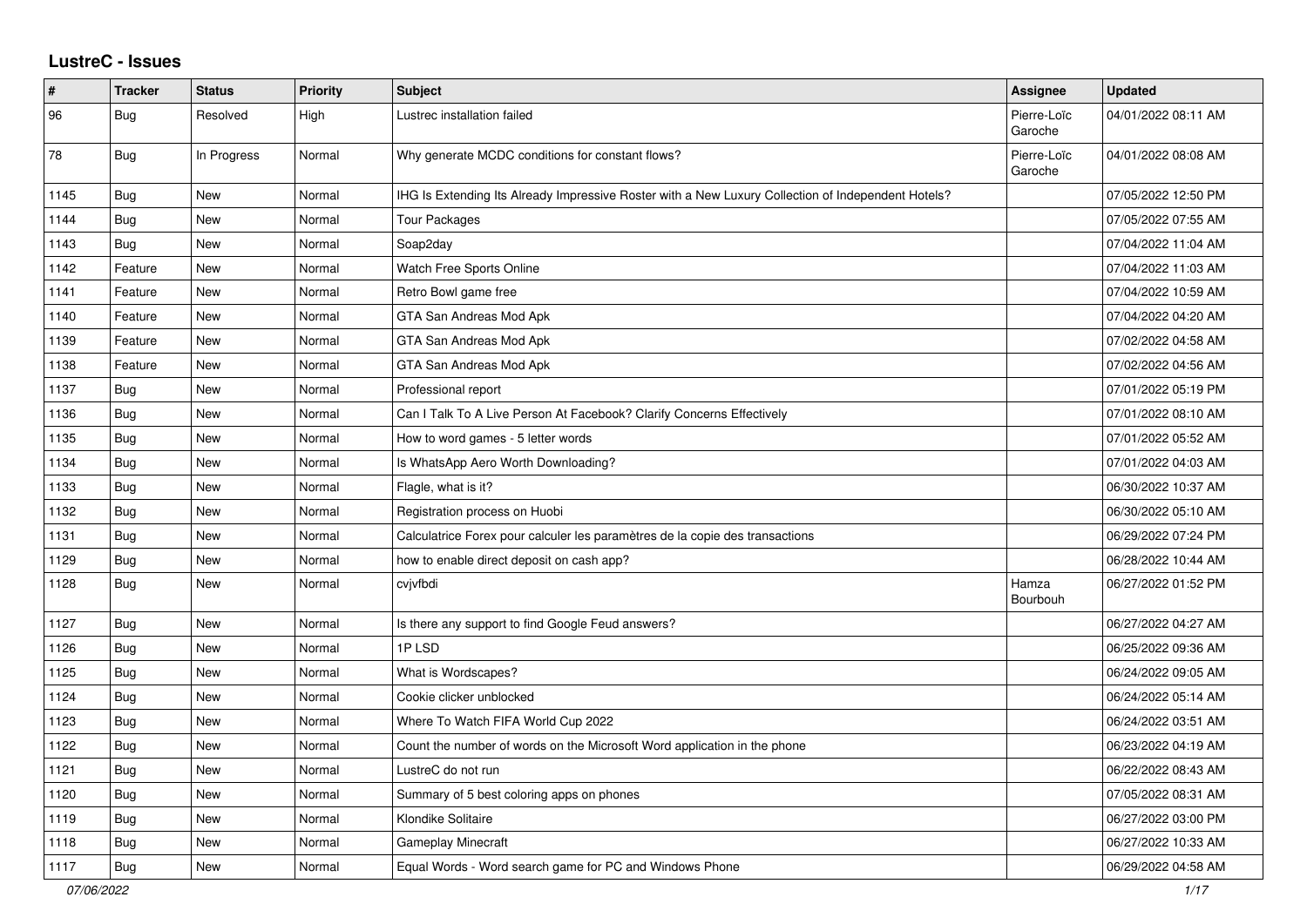| #    | <b>Tracker</b> | <b>Status</b> | <b>Priority</b> | <b>Subject</b>                                                                                                                                           | Assignee               | <b>Updated</b>      |
|------|----------------|---------------|-----------------|----------------------------------------------------------------------------------------------------------------------------------------------------------|------------------------|---------------------|
| 1116 | <b>Bug</b>     | New           | Normal          | ipTV smarts pro                                                                                                                                          |                        | 06/29/2022 09:27 AM |
| 1115 | <b>Bug</b>     | New           | Normal          | How to access your saved favorite Tiktok                                                                                                                 |                        | 06/28/2022 03:59 PM |
| 1114 | Bug            | New           | Normal          | To control the car, all you must do is click to go left or right and release the button to go straight.                                                  |                        | 07/05/2022 09:01 AM |
| 1113 | Bug            | New           | Normal          | Press the button to control your car                                                                                                                     |                        | 06/20/2022 12:09 PM |
| 1112 | Bug            | New           | Normal          | What Cash App Policy Says If Random Person Sent Me Money On Cash App?                                                                                    |                        | 06/27/2022 02:39 AM |
| 1111 | <b>Bug</b>     | New           | Normal          | LOLBeans is a fun battle royale game where you race with other players while avoiding obstacles. Reach the<br>end of the course in competitive gameplay! |                        | 07/04/2022 12:23 PM |
| 1110 | <b>Bug</b>     | New           | Normal          | Six Guns Mod Apk Answers Your Questions                                                                                                                  | Pierre-Loïc<br>Garoche | 06/28/2022 06:26 PM |
| 1109 | Feature        | New           | Normal          | Six Guns Mod Apk Answers Your Questions                                                                                                                  | Christophe<br>Garion   | 07/06/2022 03:23 AM |
| 1108 | Bug            | New           | Normal          | Six Guns Mod Apk Answers Your Questions                                                                                                                  |                        | 07/05/2022 03:27 AM |
| 1107 | Feature        | New           | High            | Where do you have to find an application to watch news and sports videos?                                                                                | Christophe<br>Garion   | 06/29/2022 10:16 AM |
| 1106 | Bug            | New           | Normal          | How Do I Get Cash App ++ Without Confronting Any Technical Glitches?                                                                                     |                        | 06/25/2022 09:53 PM |
| 1105 | Bug            | New           | High            | What is Mahjong online?                                                                                                                                  |                        | 06/28/2022 03:47 AM |
| 1104 | <b>Bug</b>     | New           | Normal          | Idle game fix bug                                                                                                                                        |                        | 07/05/2022 11:42 AM |
| 1103 | Bug            | New           | Normal          | Idle game fix bug                                                                                                                                        |                        | 06/25/2022 09:08 PM |
| 1102 | <b>Bug</b>     | New           | Normal          | Charlottesville Travel Guide?                                                                                                                            |                        | 07/04/2022 12:20 PM |
| 1101 | Bug            | New           | Normal          | How to Delete Cash App History at once?                                                                                                                  |                        | 06/27/2022 01:33 PM |
| 1100 | Feature        | New           | Low             | <b>Food Products</b>                                                                                                                                     | Pierre-Loïc<br>Garoche | 06/28/2022 09:40 AM |
| 1099 | Feature        | New           | Normal          | Whatsapp Plus - A New Way Of Communicating                                                                                                               |                        | 06/28/2022 07:57 AM |
| 1098 | Bug            | New           | Normal          | Life of a Fisherman                                                                                                                                      |                        | 07/03/2022 10:56 PM |
| 1097 | <b>Bug</b>     | New           | Normal          | Race and experience new life.                                                                                                                            |                        | 07/06/2022 06:19 AM |
| 1096 | Bug            | New           | Normal          | Race and experience new life.                                                                                                                            |                        | 06/26/2022 06:07 PM |
| 1095 | Feature        | <b>New</b>    | High            | Want to Know the Best CV Makers in Dubai?                                                                                                                |                        | 06/20/2022 06:29 AM |
| 1094 | Bug            | New           | Normal          | What time does direct deposit hit Cash App?                                                                                                              |                        | 06/14/2022 03:27 PM |
| 1093 | <b>Bug</b>     | New           | Normal          | Uniswap Exchange                                                                                                                                         | Christophe<br>Garion   | 06/14/2022 11:55 AM |
| 1092 | Bug            | <b>New</b>    | Normal          | Ellison Estate Vineyard                                                                                                                                  |                        | 06/20/2022 12:03 PM |
| 1091 | Bug            | New           | Normal          | Find family fun indoors and outdoors in the Jungfrau Region                                                                                              |                        | 06/14/2022 09:33 AM |
| 1090 | Bug            | New           | Normal          | Pay Someone To Do My Assignment                                                                                                                          |                        | 06/11/2022 03:15 PM |
| 1089 | Bug            | New           | Normal          | Pay Someone To Do My Assignment                                                                                                                          |                        | 06/15/2022 04:44 AM |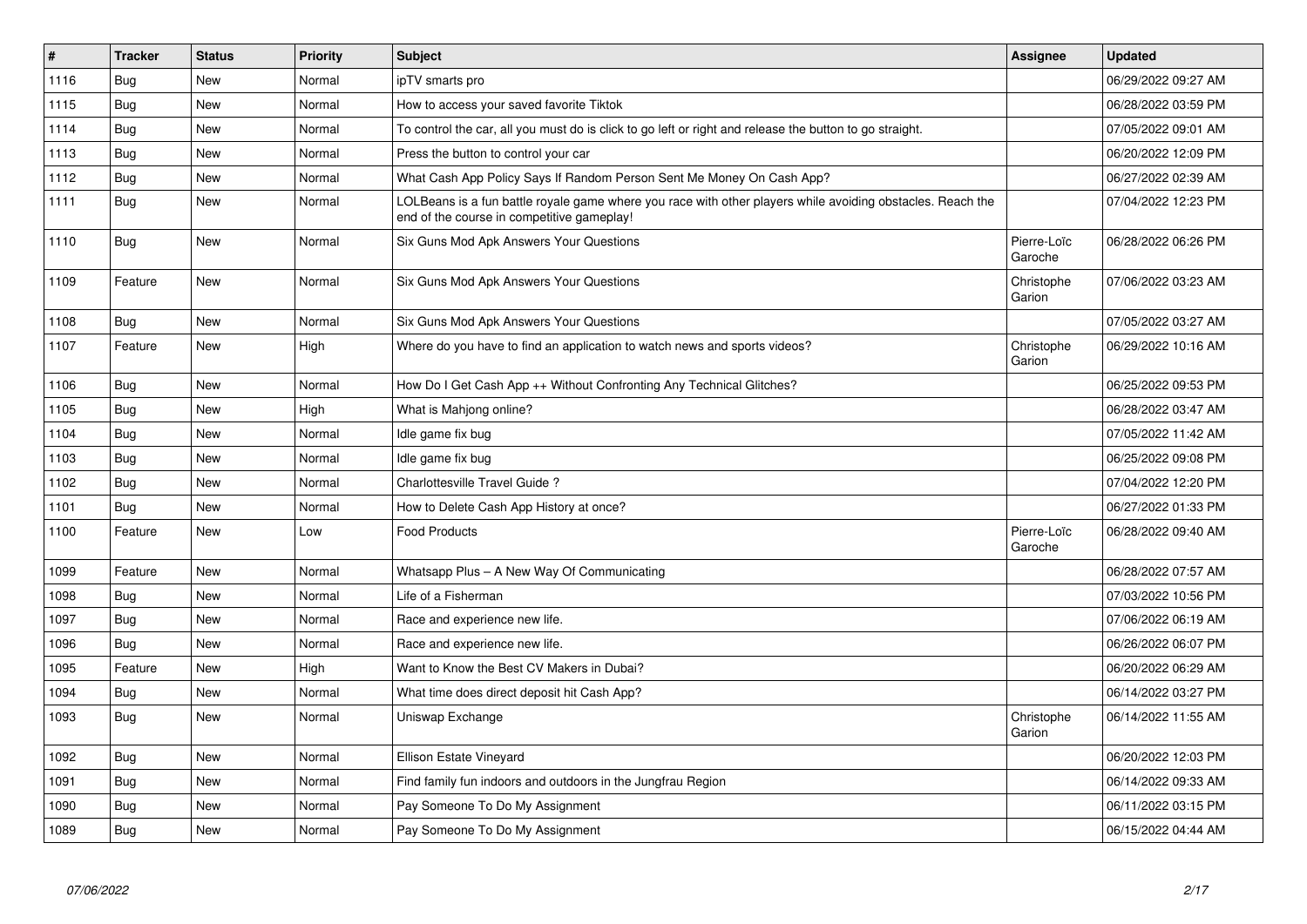| $\vert$ # | <b>Tracker</b> | <b>Status</b> | <b>Priority</b> | <b>Subject</b>                                              | Assignee               | <b>Updated</b>      |
|-----------|----------------|---------------|-----------------|-------------------------------------------------------------|------------------------|---------------------|
| 1088      | Bug            | <b>New</b>    | Normal          | Health And Fitness Tips 2022                                | Pierre-Loïc<br>Garoche | 06/20/2022 06:42 AM |
| 1087      | Bug            | <b>New</b>    | Normal          | How do new writers start out?                               |                        | 06/29/2022 10:43 AM |
| 1086      | Bug            | <b>New</b>    | Immediate       | <b>Composite Engineer</b>                                   | Pierre-Loïc<br>Garoche | 06/10/2022 09:26 AM |
| 1085      | Feature        | <b>New</b>    | Normal          | dcvghdcc asgdvgd dveduqwv ajdhvwd                           |                        | 06/09/2022 03:46 PM |
| 1084      | Bug            | <b>New</b>    | Normal          | <b>Trippie Redd</b>                                         |                        | 06/11/2022 09:05 AM |
| 1083      | Bug            | <b>New</b>    | Normal          | coin base review                                            |                        | 06/11/2022 09:13 AM |
| 1082      | Bug            | <b>New</b>    | Normal          | Reset chime bank password without phone number              |                        | 06/15/2022 11:56 AM |
| 1081      | Feature        | <b>New</b>    | Normal          | drift boss- the best driftitng game                         |                        | 06/15/2022 05:56 AM |
| 1080      | Bug            | New           | Normal          | How to use Math Wallet   Nexo wallet   CoinTiger Exchange   |                        | 06/15/2022 11:56 AM |
| 1079      | Bug            | <b>New</b>    | Normal          | How to get cheap psychology assignment?                     |                        | 06/15/2022 06:00 AM |
| 1078      | Bug            | <b>New</b>    | Normal          | What Bank Is Cash App On Plaid? Find Clarity And Assistance |                        | 06/15/2022 11:56 AM |
| 1077      | Bug            | <b>New</b>    | Normal          | Les excellentes façons d'utiliser ces images                |                        | 07/06/2022 05:06 AM |
| 1076      | Bug            | <b>New</b>    | Normal          | DedicatedHosting4u                                          |                        | 06/11/2022 09:15 AM |
| 1075      | Feature        | New           | Low             | Enjoy Free Services Of Toomics Mod APK For Android          |                        | 06/03/2022 10:00 AM |
| 1074      | Bug            | <b>New</b>    | Normal          | Dissertation writing help at economical rates!              | Christophe<br>Garion   | 06/06/2022 04:48 PM |
| 1073      | Bug            | <b>New</b>    | Normal          | Cricut Design Space                                         |                        | 07/06/2022 08:54 AM |
| 1072      | Bug            | <b>New</b>    | Normal          | ij.start canon                                              |                        | 06/21/2022 06:56 PM |
| 1071      | Bug            | New           | Normal          | Cinema HD Review - Cinemahdv2.net                           |                        | 06/21/2022 06:54 PM |
| 1070      | Feature        | <b>New</b>    | Normal          | <b>Tableau Consulting Expertise</b>                         |                        | 06/09/2022 11:50 AM |
| 1069      | Bug            | <b>New</b>    | Normal          | how to get cash app support phone number 24*7 available     |                        | 06/29/2022 05:37 PM |
| 1068      | Bug            | New           | Normal          | 123.hp.com/laserjet                                         |                        | 05/31/2022 12:22 PM |
| 1067      | Bug            | <b>New</b>    | Normal          | Cricut.com/setup                                            |                        | 05/31/2022 12:19 PM |
| 1066      | Feature        | <b>New</b>    | High            | Using the default Routerlogin.net web address for setup     |                        | 05/31/2022 12:16 PM |
| 1065      | Bug            | <b>New</b>    | Normal          | The top foreign language training game in 2022              |                        | 06/07/2022 04:05 AM |
| 1064      | Bug            | <b>New</b>    | Normal          | How to delete Cash App history?                             | Pierre-Loïc<br>Garoche | 06/11/2022 10:29 AM |
| 1063      | <b>Bug</b>     | New           | Normal          | 123.hp.com/laserjet                                         |                        | 05/28/2022 12:27 PM |
| 1062      | Bug            | New           | Normal          | Cricut.com/setup                                            |                        | 05/28/2022 12:26 PM |
| 1061      | Bug            | New           | Normal          | Cricut.com/setup                                            |                        | 05/28/2022 12:24 PM |
| 1060      | Bug            | New           | Normal          | How to Use Panda Helper to Speed Up Your iOS                |                        | 05/28/2022 09:12 AM |
| 1059      | <b>Bug</b>     | New           | Normal          | 123.hp.com/laserjet                                         |                        | 05/28/2022 08:29 AM |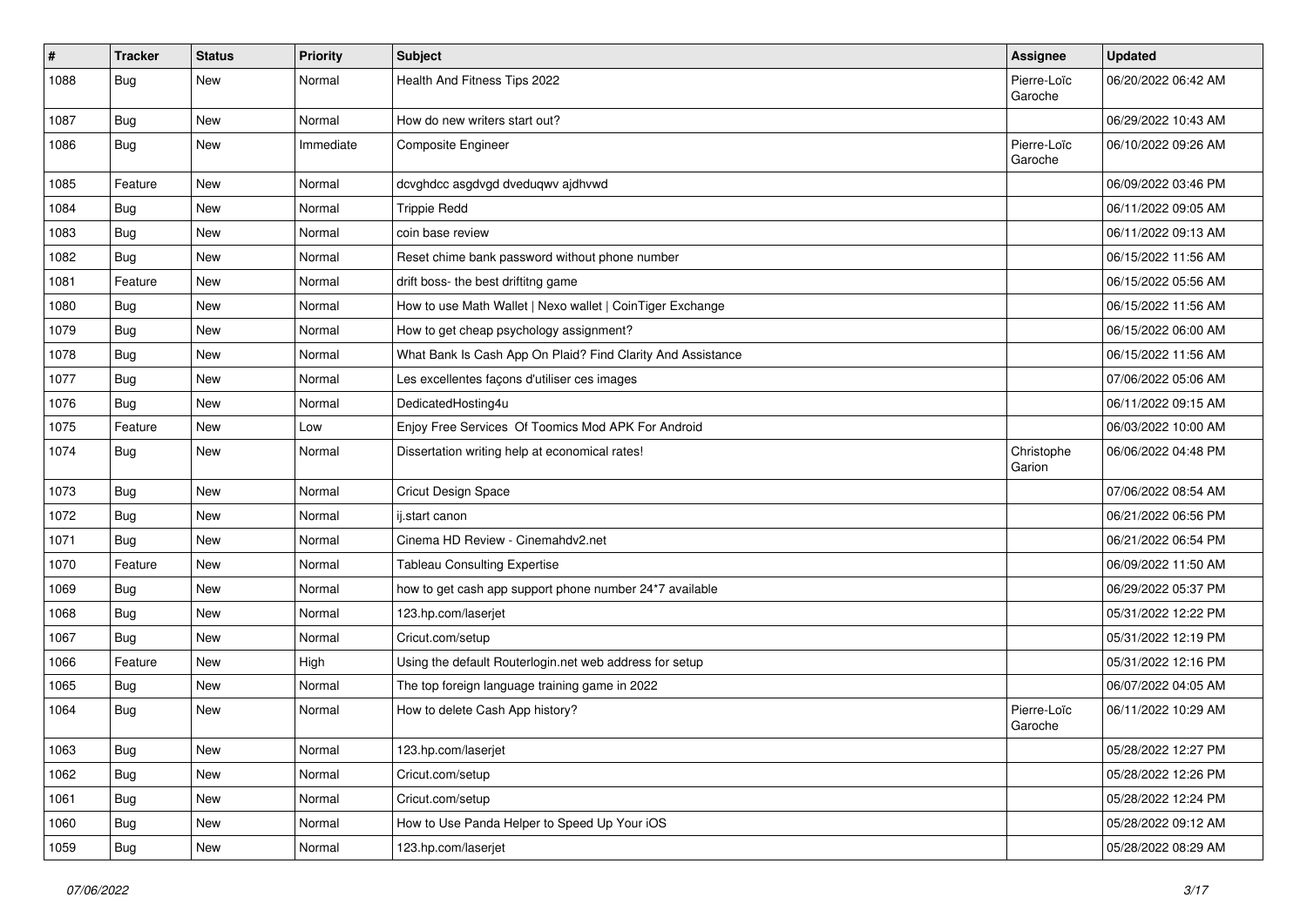| $\vert$ # | <b>Tracker</b> | <b>Status</b> | <b>Priority</b> | <b>Subject</b>                                                           | Assignee               | <b>Updated</b>      |
|-----------|----------------|---------------|-----------------|--------------------------------------------------------------------------|------------------------|---------------------|
| 1058      | Bug            | New           | Normal          | Cricut.com/setup                                                         |                        | 05/28/2022 08:28 AM |
| 1057      | Bug            | New           | Normal          | <b>CCPlay Education Edition APK</b>                                      |                        | 06/07/2022 04:07 AM |
| 1056      | Feature        | New           | Normal          | <b>Online Class Issues</b>                                               |                        | 05/28/2022 12:44 AM |
| 1055      | Bug            | New           | Normal          | seo apk                                                                  | Pierre-Loïc<br>Garoche | 05/27/2022 06:23 AM |
| 1054      | <b>Bug</b>     | New           | Normal          | Apkmodule                                                                | Pierre-Loïc<br>Garoche | 05/26/2022 03:37 PM |
| 1053      | Bug            | New           | Normal          | Game Geometry Dash                                                       |                        | 05/26/2022 11:30 AM |
| 1052      | Bug            | New           | Normal          | Build Now GG is a new battle royale game.                                |                        | 05/26/2022 04:24 AM |
| 1051      | Bug            | New           | Normal          | Dental Supplies USA                                                      |                        | 06/11/2022 09:20 PM |
| 1050      | Feature        | <b>New</b>    | Normal          | Best Smart Phone Repair in Delhi                                         |                        | 05/25/2022 10:33 AM |
| 1049      | Feature        | <b>New</b>    | Normal          | IT Software Company In Delhi                                             |                        | 05/27/2022 05:24 AM |
| 1048      | Bug            | New           | Normal          | So zeigen Sie ein Instagram-Profilbild an und vergrößern es              |                        | 05/25/2022 06:56 AM |
| 1047      | Bug            | New           | Normal          | Opensea                                                                  | Corentin<br>Lauverjat  | 05/24/2022 02:32 PM |
| 1046      | Bug            | <b>New</b>    | Normal          | 123.hp.com/laserjet                                                      |                        | 05/24/2022 10:46 AM |
| 1045      | Bug            | New           | Normal          | Cricut.com/setup                                                         |                        | 05/24/2022 10:45 AM |
| 1044      | Bug            | <b>New</b>    | Normal          | Can I Disapprove If Random Person Sent Me Money On Cash App?             |                        | 05/26/2022 03:51 PM |
| 1043      | <b>Bug</b>     | New           | Normal          | What Is The Right Way To Troubleshoot Cash App Transfer Failed Problems? |                        | 05/25/2022 01:16 PM |
| 1042      | Bug            | <b>New</b>    | Normal          | How to set up direct deposit on cash app?                                |                        | 05/25/2022 01:17 PM |
| 1041      | Bug            | New           | Normal          | Count words in Word on the computer                                      |                        | 05/27/2022 02:16 PM |
| 1040      | Bug            | New           | Normal          | thabet                                                                   |                        | 05/19/2022 08:05 PM |
| 1039      | <b>Bug</b>     | <b>New</b>    | Normal          | How to Get Tickmill Bonuses for Free                                     |                        | 05/26/2022 05:43 PM |
| 1038      | <b>Bug</b>     | <b>New</b>    | Normal          | How to Fix Canon Printer Offline ISsue                                   | Pierre-Loïc<br>Garoche | 05/27/2022 05:25 AM |
| 1037      | Feature        | New           | Normal          | 1p lsd                                                                   | Christophe<br>Garion   | 05/19/2022 05:25 AM |
| 1036      | <b>Bug</b>     | <b>New</b>    | Normal          | <b>VPS Material</b>                                                      |                        | 05/18/2022 09:34 PM |
| 1035      | <b>Bug</b>     | New           | Normal          | how to relieve spam score                                                | Pierre-Loïc<br>Garoche | 05/18/2022 11:39 AM |
| 1034      | Bug            | New           | Normal          | Download Teaching Feeling For Android                                    |                        | 05/20/2022 09:25 AM |
| 1033      | <b>Bug</b>     | New           | Normal          | The best slope 2 online games to play right now                          |                        | 05/17/2022 10:55 AM |
| 1032      | <b>Bug</b>     | New           | Normal          | How To Play The Wordle Game                                              |                        | 05/17/2022 10:37 AM |
| 1031      | <b>Bug</b>     | New           | Normal          | <b>IAFT Traders Union</b>                                                |                        | 05/16/2022 03:14 PM |
| 1030      | Bug            | New           | Normal          | <b>IAFT Traders Union</b>                                                |                        | 05/16/2022 03:13 PM |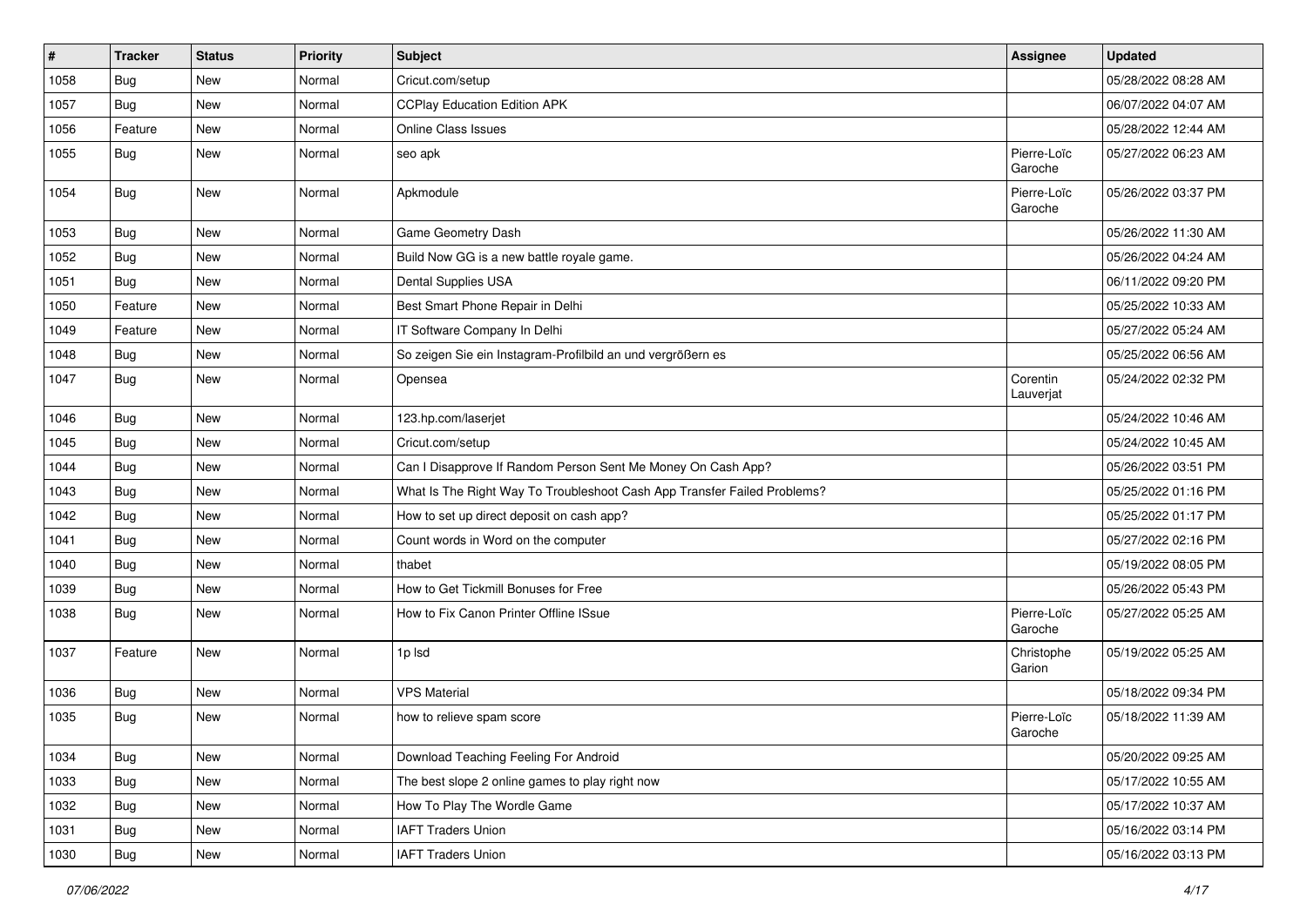| $\#$ | <b>Tracker</b> | <b>Status</b> | <b>Priority</b> | <b>Subject</b>                                                                | <b>Assignee</b>        | <b>Updated</b>      |
|------|----------------|---------------|-----------------|-------------------------------------------------------------------------------|------------------------|---------------------|
| 1029 | Bug            | New           | Normal          | 5 Reasons Why People Love Coloring Pages?                                     |                        | 05/16/2022 11:53 AM |
| 1028 | Bug            | <b>New</b>    | Normal          | The Best Free Online Game to Play with Friends                                |                        | 05/16/2022 05:00 AM |
| 1027 | Bug            | New           | Normal          | Word hurdle: Viral and Fun Online Game                                        |                        | 06/25/2022 06:13 PM |
| 1026 | Bug            | <b>New</b>    | Normal          | New Puzzle Game for All Age - Dordle                                          |                        | 06/25/2022 06:17 PM |
| 1025 | Bug            | <b>New</b>    | Normal          | how to change the logo in wordpress                                           |                        | 06/25/2022 06:20 PM |
| 1024 | Bug            | New           | Normal          | How to choose the right broker                                                |                        | 06/25/2022 06:23 PM |
| 1023 | Bug            | <b>New</b>    | Normal          | Questions That Are Typically Asked About Trap The Cat                         |                        | 05/14/2022 03:51 AM |
| 1022 | Bug            | New           | Normal          | 123.hp.com/laserjet                                                           |                        | 05/13/2022 01:25 PM |
| 1021 | <b>Bug</b>     | New           | Normal          | Cricut.com/setup                                                              |                        | 05/26/2022 12:21 AM |
| 1020 | Bug            | <b>New</b>    | Normal          | Cricut.com/setup                                                              |                        | 05/13/2022 11:14 AM |
| 1019 | Bug            | New           | Normal          | Cricut.com/setup                                                              |                        | 05/13/2022 11:13 AM |
| 1018 | Bug            | <b>New</b>    | Normal          | So erhalten Sie ein kostenloses Hörbuch                                       |                        | 07/06/2022 10:49 AM |
| 1017 | Feature        | <b>New</b>    | Normal          | fleeing the complex                                                           | Hamza<br>Bourbouh      | 05/13/2022 06:33 AM |
| 1016 | Bug            | <b>New</b>    | Normal          | Klondike Solitaire                                                            |                        | 05/12/2022 09:03 AM |
| 1015 | Bug            | New           | Normal          | Is it possible to send books for free?                                        |                        | 05/11/2022 04:05 PM |
| 1014 | Bug            | <b>New</b>    | Normal          | how to get chime routing and account number ? chime routing number florida    |                        | 05/11/2022 12:42 PM |
| 1013 | Bug            | <b>New</b>    | Normal          | ij.start canon                                                                |                        | 05/11/2022 11:31 AM |
| 1012 | Bug            | <b>New</b>    | Normal          | Cricut.com/setup                                                              |                        | 05/11/2022 11:30 AM |
| 1011 | Bug            | <b>New</b>    | Normal          | Summary of 10 best coloring apps on phones                                    |                        | 05/11/2022 10:58 AM |
| 1010 | Bug            | New           | Normal          | what are the requirements to borrow money from cash app ? cash app borrow app | Pierre-Loïc<br>Garoche | 05/11/2022 09:29 AM |
| 1009 | Bug            | <b>New</b>    | Normal          | How to change routing number on Cash App?                                     |                        | 05/11/2022 07:13 AM |
| 1008 | <b>Bug</b>     | New           | Normal          | Who was the first black woman to anchor a newscast?                           |                        | 05/10/2022 03:13 PM |
| 1007 | Bug            | <b>New</b>    | Normal          | "ij.start canon                                                               |                        | 05/18/2022 10:40 AM |
| 1006 | Bug            | New           | Normal          | Cricut.com/setup                                                              |                        | 05/10/2022 01:22 PM |
| 1005 | Bug            | <b>New</b>    | High            | Nursing Assignment Help in UK                                                 |                        | 05/13/2022 05:33 PM |
| 1004 | Bug            | New           | Normal          | you get to pinch and drag a man with a very flexible face                     |                        | 05/10/2022 10:59 AM |
| 1003 | <b>Bug</b>     | New           | Normal          | Drift F1 is a drifting car game inspired by F1's tracks.                      | Pierre-Loïc<br>Garoche | 05/10/2022 10:52 AM |
| 1002 | Bug            | New           | Normal          | <b>Chemistry Assignment Help</b>                                              |                        | 06/04/2022 09:58 AM |
| 1001 | Bug            | New           | Normal          | Venmo Keep Saying Error?                                                      |                        | 06/27/2022 02:20 AM |
| 1000 | <b>Bug</b>     | New           | Normal          | Super easy way to zoom photos and upload to Instagram                         | Christophe<br>Garion   | 06/28/2022 06:14 PM |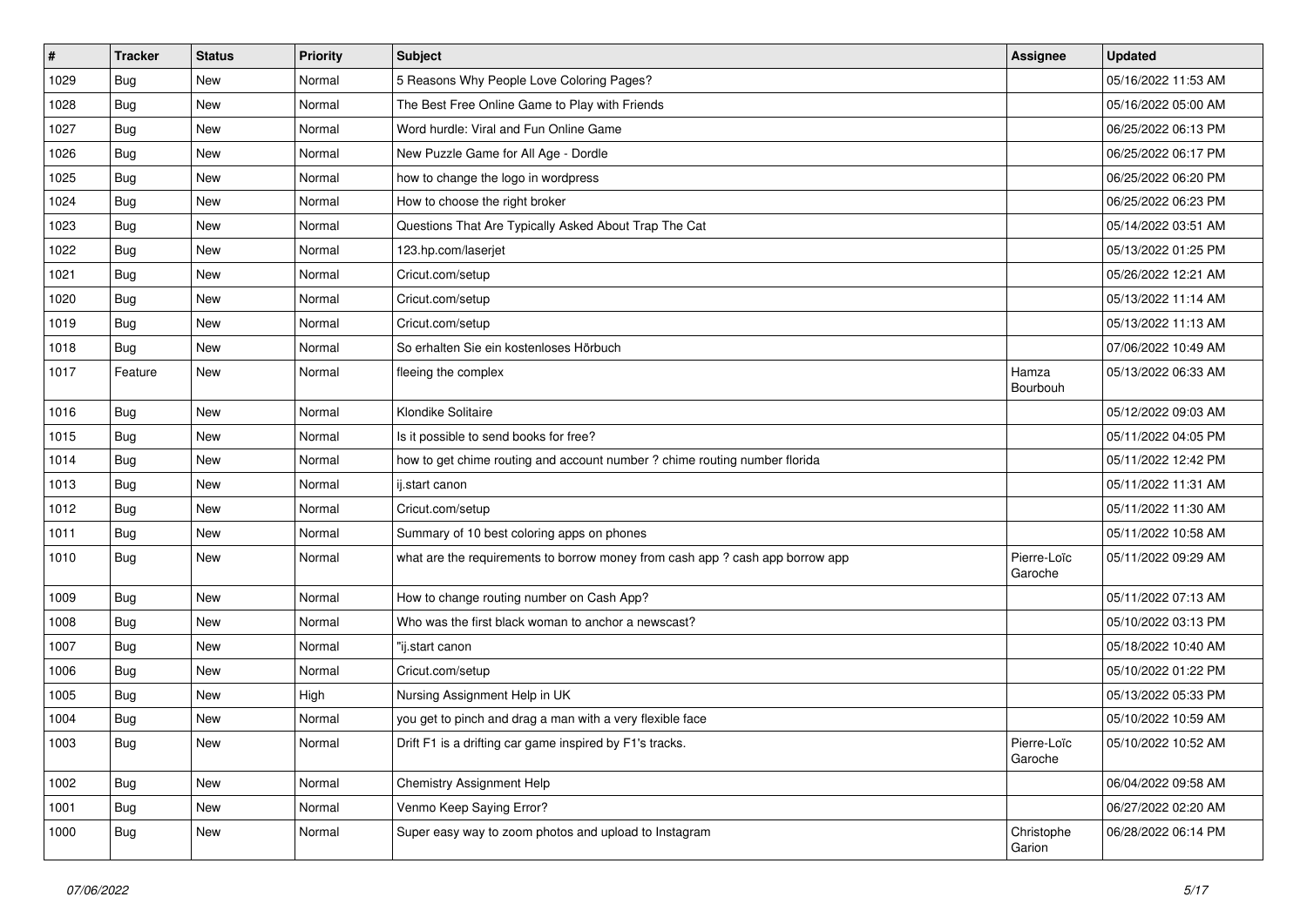| $\sharp$ | <b>Tracker</b> | <b>Status</b> | <b>Priority</b> | <b>Subject</b>                                                    | Assignee             | <b>Updated</b>      |
|----------|----------------|---------------|-----------------|-------------------------------------------------------------------|----------------------|---------------------|
| 999      | Bug            | <b>New</b>    | Normal          | Is there a way to find Google Feud answers?                       |                      | 06/28/2022 01:27 AM |
| 998      | Bug            | New           | Normal          | Is It Hard to Solve Wordle An                                     |                      | 06/27/2022 12:24 AM |
| 997      | <b>Bug</b>     | New           | Normal          | 123.hp.com/laserjet                                               |                      | 06/28/2022 09:48 AM |
| 996      | Bug            | <b>New</b>    | Normal          | Cricut.com/setup                                                  |                      | 06/27/2022 07:12 AM |
| 995      | Feature        | New           | Normal          | "ij.start canon                                                   |                      | 06/27/2022 01:29 PM |
| 994      | Feature        | <b>New</b>    | Normal          | Cricut.com/setup                                                  |                      | 07/04/2022 09:23 AM |
| 993      | <b>Bug</b>     | New           | Normal          | IO Games Free Online                                              |                      | 06/26/2022 09:41 AM |
| 992      | <b>Bug</b>     | <b>New</b>    | Normal          | So vergrößern Sie Ihr Instagram-Profilbild                        |                      | 06/26/2022 11:29 PM |
| 991      | <b>Bug</b>     | <b>New</b>    | Normal          | <b>MDMA MOLLY</b>                                                 |                      | 05/03/2022 12:03 AM |
| 990      | Bug            | <b>New</b>    | Normal          | Mushrooms                                                         |                      | 06/26/2022 05:41 AM |
| 989      | Bug            | New           | Normal          | Barewoods Wax Cigar                                               |                      | 07/04/2022 07:09 AM |
| 988      | <b>Bug</b>     | New           | Normal          | <b>Medicinal Mushrooms</b>                                        |                      | 06/27/2022 09:33 AM |
| 987      | <b>Bug</b>     | <b>New</b>    | Normal          | <b>Medicinal Mushrooms</b>                                        |                      | 06/27/2022 07:13 PM |
| 986      | Bug            | New           | Normal          | dbhdsvbhdf                                                        | Christophe<br>Garion | 06/27/2022 04:12 PM |
| 985      | Bug            | <b>New</b>    | Normal          | Find out the vitality of Facebook Phone Number:                   |                      | 06/27/2022 05:39 AM |
| 984      | <b>Bug</b>     | <b>New</b>    | Normal          | How to disable, permanently delete Twitter account on phone, PC   |                      | 07/04/2022 07:11 AM |
| 983      | Bug            | <b>New</b>    | Normal          | Finding issue in tekken 3 game?                                   |                      | 06/28/2022 03:26 AM |
| 982      | <b>Bug</b>     | <b>New</b>    | Normal          | Five sites that let you download free scenarios for your iPhone   |                      | 05/07/2022 09:34 PM |
| 981      | <b>Bug</b>     | New           | Normal          | VidMate Mod APK                                                   |                      | 06/28/2022 11:24 AM |
| 980      | <b>Bug</b>     | <b>New</b>    | Normal          | Free Gas Cards for the Unemployed                                 |                      | 06/28/2022 02:54 PM |
| 979      | <b>Bug</b>     | <b>New</b>    | Normal          | Free Gas Cards for the Unemployed                                 |                      | 07/05/2022 03:45 PM |
| 978      | <b>Bug</b>     | <b>New</b>    | Normal          | Delamore Lodge is a place to stay.                                |                      | 06/27/2022 04:57 AM |
| 977      | <b>Bug</b>     | New           | Normal          | Fans of the Old Country will like this book.                      |                      | 07/04/2022 06:54 AM |
| 976      | Bug            | New           | Normal          | How to delete the cash app account history right now?             | Hamza<br>Bourbouh    | 06/28/2022 11:22 AM |
| 975      | Bug            | <b>New</b>    | Normal          | Payback 2 Mod APK                                                 |                      | 05/05/2022 10:56 AM |
| 974      | Bug            | <b>New</b>    | Normal          | Watch NCAA Football Live Streaming Free                           |                      | 06/26/2022 05:33 PM |
| 973      | Feature        | New           | Normal          | Free NFL Streaming Sites                                          |                      | 06/28/2022 06:27 AM |
| 972      | Bug            | New           | Normal          | How To Borrow Money From The Cash App? Get To Know About The Same |                      | 04/25/2022 07:30 AM |
| 971      | <b>Bug</b>     | <b>New</b>    | Normal          | How Do I Check Balance On Cash App Card With Optimum Ease?        |                      | 06/27/2022 08:16 PM |
| 970      | Bug            | New           | Normal          | The Amount Of Time Does Cash App Direct Deposit Time Take?        |                      | 07/05/2022 02:33 AM |
| 969      | Bug            | New           | Normal          | Watch NCAA Football Live Match Free                               |                      | 06/28/2022 01:31 PM |
| 968      | Feature        | New           | Normal          | watch nfl online free live streaming                              |                      | 07/05/2022 04:47 PM |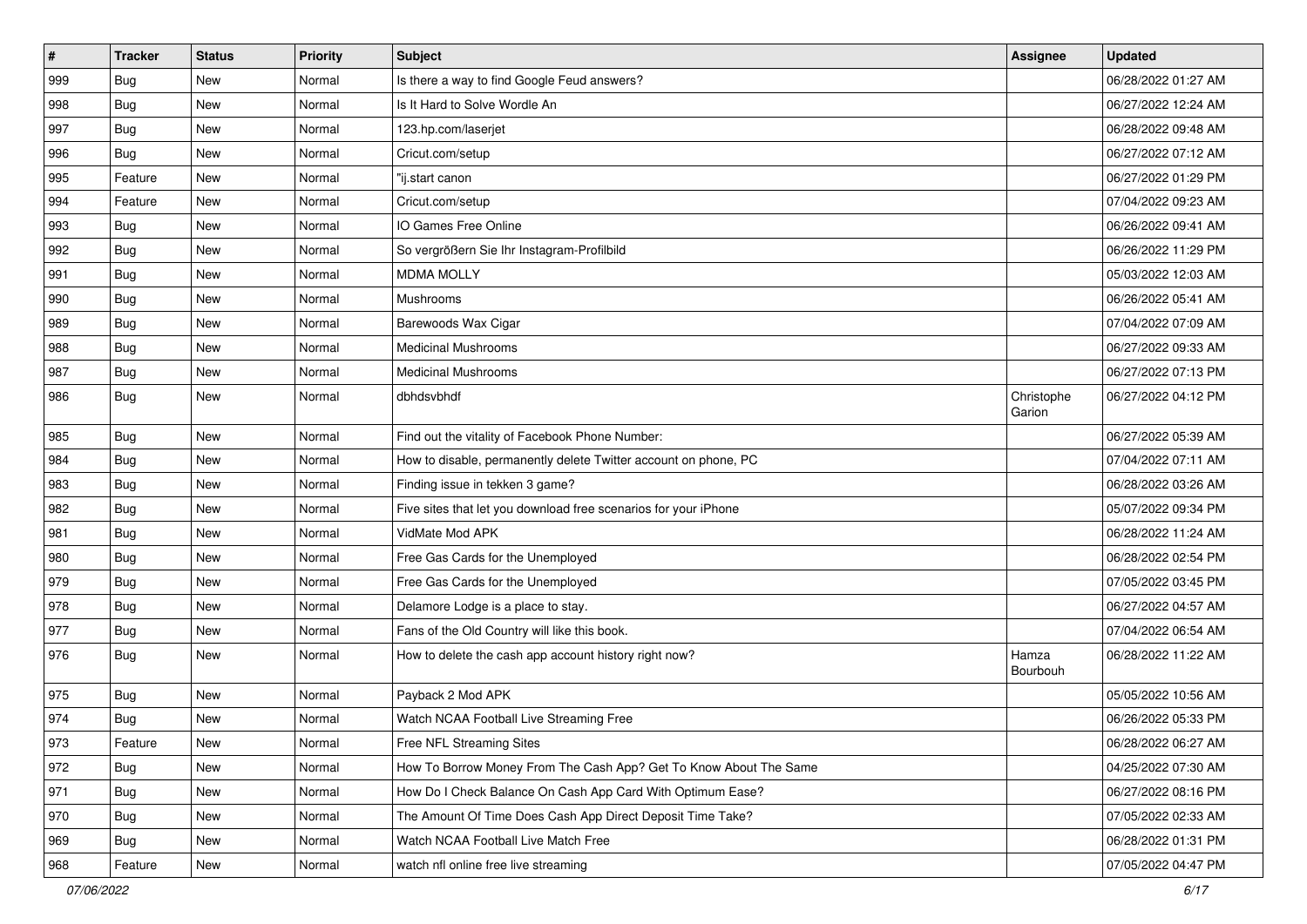| $\vert$ # | <b>Tracker</b> | <b>Status</b> | <b>Priority</b> | <b>Subject</b>                                                                         | <b>Assignee</b>        | <b>Updated</b>      |
|-----------|----------------|---------------|-----------------|----------------------------------------------------------------------------------------|------------------------|---------------------|
| 967       | Feature        | New           | Normal          | stream live nfl games free online                                                      |                        | 07/06/2022 01:02 AM |
| 966       | Bug            | <b>New</b>    | Normal          | How to Download the Filmes                                                             |                        | 06/27/2022 03:25 AM |
| 965       | Bug            | <b>New</b>    | Normal          | Go with cash app customer service to know where I can load my cash app card            |                        | 06/28/2022 04:30 AM |
| 964       | Bug            | New           | Normal          | Can I Fix Cash App Transfer Failed Issues By Adding Sufficient Funds?                  |                        | 07/03/2022 11:10 PM |
| 963       | Feature        | <b>New</b>    | Normal          | Why I am not getting cool cash app card designs- call experts                          |                        | 07/05/2022 04:36 PM |
| 962       | Bug            | New           | Normal          | Kostenlose Hörbücher                                                                   |                        | 06/26/2022 10:45 PM |
| 961       | Bug            | <b>New</b>    | Normal          | TeaTv is an Android                                                                    |                        | 07/05/2022 12:43 AM |
| 960       | Feature        | New           | Normal          | Zooming Instagram Picture In Full HD                                                   | Pierre-Loïc<br>Garoche | 07/05/2022 08:36 AM |
| 959       | Bug            | New           | Normal          | Get connected with cash app team-How to get money off cash app at walmart without card |                        | 06/27/2022 08:52 AM |
| 958       | Bug            | <b>New</b>    | Normal          | Avail Cash app support service to know Sutton bank cash app number                     |                        | 07/04/2022 11:36 AM |
| 957       | <b>Bug</b>     | New           | Normal          | From Where I Can Get Cheap Writing Services?                                           |                        | 04/20/2022 05:06 AM |
| 956       | Bug            | <b>New</b>    | Normal          | <b>FNF Free Mods Online</b>                                                            |                        | 06/25/2022 09:59 PM |
| 955       | Bug            | New           | Normal          | How Long Does Verification Take On Cash App If You Apply For The Verification?         | Christophe<br>Garion   | 07/05/2022 02:41 PM |
| 954       | Bug            | New           | Normal          | AZ Screen Recorder Mod                                                                 |                        | 07/04/2022 10:08 PM |
| 953       | <b>Bug</b>     | <b>New</b>    | Normal          | Manga Dogs - Read Your Favorite Comics on Your Smartphone                              |                        | 06/27/2022 03:53 PM |
| 952       | Bug            | New           | Normal          | Canon IJ Network Tool                                                                  |                        | 06/26/2022 10:35 AM |
| 951       | Bug            | <b>New</b>    | Normal          | Canon.com/ijsetup                                                                      |                        | 06/27/2022 07:56 PM |
| 950       | Bug            | New           | Normal          | ij.start canon                                                                         |                        | 07/04/2022 04:29 PM |
| 949       | Bug            | <b>New</b>    | Normal          | <b>Educational Games</b>                                                               |                        | 06/15/2022 09:11 PM |
| 948       | Bug            | <b>New</b>    | Normal          | Canon IJ Network Tool                                                                  |                        | 06/27/2022 09:30 PM |
| 947       | Bug            | New           | Normal          | is Disney Now and Disney Plus different?                                               |                        | 04/14/2022 09:53 AM |
| 946       | Bug            | <b>New</b>    | Normal          | What is Plex and Is Plex Legal?                                                        |                        | 06/26/2022 05:23 AM |
| 945       | Bug            | New           | Normal          | TikTok 18 Mod Apk For Your Android                                                     |                        | 04/13/2022 09:32 AM |
| 944       | Feature        | <b>New</b>    | Normal          | Canon.com/ijsetup                                                                      |                        | 06/27/2022 09:46 AM |
| 943       | Bug            | New           | Normal          | ij.start canon                                                                         |                        | 04/13/2022 08:52 AM |
| 942       | <b>Bug</b>     | <b>New</b>    | Normal          | Canon IJ Network Tool                                                                  |                        | 04/13/2022 08:45 AM |
| 941       | <b>Bug</b>     | New           | Normal          | is Disney Now and Disney Plus different?                                               |                        | 07/05/2022 11:02 AM |
| 940       | <b>Bug</b>     | New           | Normal          | What is Plex and Is Plex Legal?                                                        |                        | 07/04/2022 07:54 PM |
| 939       | <b>Bug</b>     | New           | Normal          | Ability to change sound notifications                                                  | Christophe<br>Garion   | 06/27/2022 11:29 PM |
| 938       | <b>Bug</b>     | New           | Normal          | Would you like to have your own ringtone                                               | Christophe<br>Garion   | 06/26/2022 09:54 PM |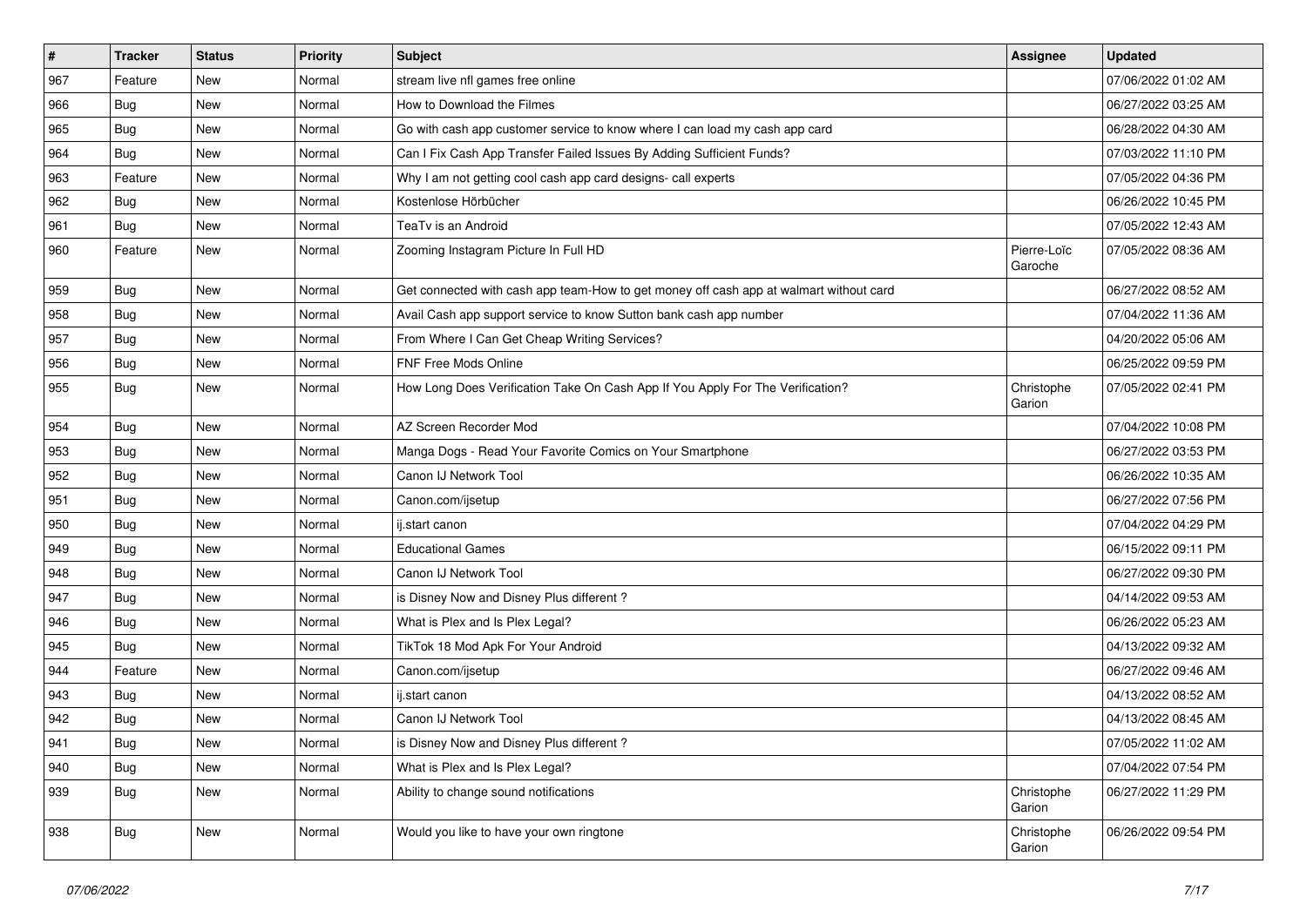| $\sharp$ | <b>Tracker</b> | <b>Status</b> | <b>Priority</b> | <b>Subject</b>                                                                   | <b>Assignee</b>        | <b>Updated</b>      |
|----------|----------------|---------------|-----------------|----------------------------------------------------------------------------------|------------------------|---------------------|
| 936      | Bug            | New           | Normal          | Avantages de l'extension AliTools pour faire du shopping sur Aliexpress          | Pierre-Loïc<br>Garoche | 04/12/2022 11:35 AM |
| 935      | <b>Bug</b>     | New           | Normal          | MovieBox Pro Apk - Watch Movies and TV Shows on Your Android Phone               |                        | 07/04/2022 03:38 AM |
| 934      | Bug            | New           | Normal          | MovieBox Pro Apk - Watch Movies and TV Shows on Your Android Phone               |                        | 05/10/2022 11:01 AM |
| 933      | <b>Bug</b>     | <b>New</b>    | Normal          | How Can I Watch Movies on My Mobile Phone                                        |                        | 06/24/2022 12:55 AM |
| 932      | <b>Bug</b>     | New           | Normal          | The best epic, long-playing PC games will consume days of your life.             |                        | 05/15/2022 07:44 PM |
| 931      | Feature        | New           | High            | Situs Judi Slot Online apel888                                                   | Pierre-Loïc<br>Garoche | 07/06/2022 06:00 AM |
| 930      | Bug            | <b>New</b>    | Normal          | The best free games online                                                       |                        | 04/12/2022 09:05 AM |
| 929      | Bug            | <b>New</b>    | Normal          | Canon IJ Network Tool                                                            |                        | 04/12/2022 08:32 AM |
| 928      | <b>Bug</b>     | New           | Normal          | How Does Sutton Bank Cash App Customer Service Help In Answering Your Questions? |                        | 04/12/2022 11:36 AM |
| 927      | Feature        | <b>New</b>    | Normal          | What Is The Right Way To Troubleshoot Cash App Transfer Failed Problems?         |                        | 04/12/2022 05:54 AM |
| 926      | <b>Bug</b>     | <b>New</b>    | Normal          | tavor 7                                                                          |                        | 06/22/2022 05:08 PM |
| 925      | Bug            | New           | Normal          | tavor 7                                                                          |                        | 06/15/2022 03:45 AM |
| 924      | <b>Bug</b>     | New           | Normal          | buy tec 9                                                                        |                        | 04/11/2022 02:54 PM |
| 923      | <b>Bug</b>     | New           | Normal          | frenchies for sale                                                               |                        | 04/11/2022 02:35 PM |
| 922      | <b>Bug</b>     | New           | Normal          | Why Is The Need For Assignment Writing Services?                                 |                        | 07/05/2022 09:39 PM |
| 921      | <b>Bug</b>     | <b>New</b>    | Normal          | Canon IJ Network Tool                                                            |                        | 04/11/2022 09:00 AM |
| 920      | <b>Bug</b>     | New           | Normal          | Where I Can Get Essay Writing Services?                                          |                        | 04/11/2022 08:35 AM |
| 919      | Feature        | New           | Normal          | How can I check my Cash App card balance by dialing a number?                    |                        | 04/10/2022 09:07 AM |
| 918      | <b>Bug</b>     | New           | Normal          | Antivirus for IOS                                                                |                        | 06/16/2022 10:36 PM |
| 917      | <b>Bug</b>     | New           | Normal          | Random Person Sent Me Money on Cash App-find solution?                           |                        | 04/09/2022 12:32 PM |
| 916      | Bug            | <b>New</b>    | Normal          | How long does it take to write a book?                                           |                        | 04/07/2022 12:15 PM |
| 915      | Bug            | New           | Normal          | Finance dissertation writing                                                     |                        | 04/07/2022 09:22 AM |
| 914      | Bug            | New           | Normal          | Wordle: how to play fashion games for free?                                      |                        | 04/07/2022 08:30 AM |
| 913      | <b>Bug</b>     | <b>New</b>    | Normal          | Canon IJ Network Tool                                                            |                        | 04/07/2022 06:21 AM |
| 912      | <b>Bug</b>     | New           | Normal          | <b>Cuphead Mobile Game Review</b>                                                |                        | 06/09/2022 10:14 AM |
| 911      | Bug            | New           | Normal          | Aluminum Windows & Doors                                                         |                        | 04/06/2022 08:10 PM |
| 910      | Bug            | New           | Normal          | Each content looks unisize or not formated                                       |                        | 04/06/2022 11:21 AM |
| 909      | Bug            | <b>New</b>    | Normal          | Toca Life World APK                                                              |                        | 04/06/2022 04:52 AM |
| 908      | Bug            | <b>New</b>    | Normal          | Toca Life World APK                                                              |                        | 04/06/2022 03:18 AM |
| 907      | Bug            | New           | Normal          | Canon IJ Network Tool                                                            |                        | 04/04/2022 10:43 AM |
| 906      | Bug            | <b>New</b>    | Normal          | How To Change Cash App From Business To Personal Account For Any Reasons?        |                        | 04/04/2022 09:57 AM |
| 905      | <b>Bug</b>     | New           | Normal          | MINI MILITIA MOD APK                                                             |                        | 05/19/2022 01:54 PM |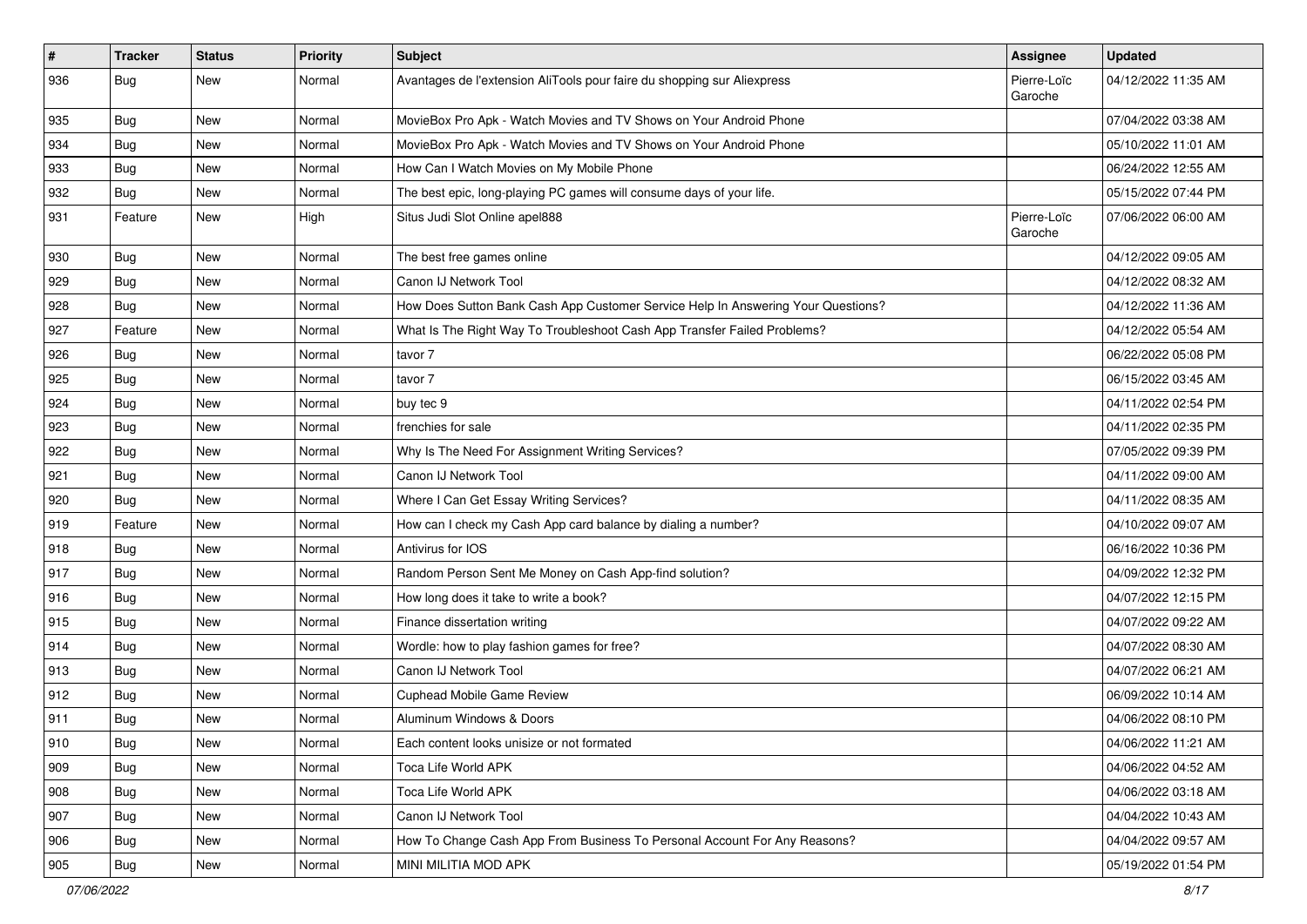| $\vert$ # | <b>Tracker</b> | <b>Status</b> | <b>Priority</b> | <b>Subject</b>                                                              | <b>Assignee</b>        | <b>Updated</b>      |
|-----------|----------------|---------------|-----------------|-----------------------------------------------------------------------------|------------------------|---------------------|
| 904       | Feature        | <b>New</b>    | Normal          | Laora seeck                                                                 |                        | 04/20/2022 11:54 AM |
| 903       | Feature        | <b>New</b>    | Normal          | Good game                                                                   |                        | 04/11/2022 08:39 AM |
| 902       | Feature        | New           | Normal          | salo717                                                                     |                        | 05/18/2022 10:35 AM |
| 901       | Feature        | <b>New</b>    | Normal          | good game ever                                                              |                        | 07/05/2022 02:31 PM |
| 900       | Feature        | <b>New</b>    | Normal          | good game ever                                                              |                        | 04/02/2022 11:59 AM |
| 899       | Feature        | <b>New</b>    | Normal          | Application of Optical Fiber Gyroscope                                      | Christophe<br>Garion   | 04/02/2022 11:23 AM |
| 898       | Bug            | <b>New</b>    | Normal          | Shadow Fight 2 Mod APK                                                      |                        | 04/02/2022 09:17 AM |
| 897       | Bug            | <b>New</b>    | Normal          | Slot Pulsa Pragmatic Play                                                   | <b>Xavier Thirioux</b> | 04/01/2022 12:08 PM |
| 896       | Feature        | <b>New</b>    | Normal          | Application of North Finder in Mining Industry                              | Xavier Thirioux        | 04/01/2022 09:49 AM |
| 895       | Bug            | New           | Normal          | Cash App Scams                                                              |                        | 06/18/2022 02:36 PM |
| 894       | Feature        | <b>New</b>    | Normal          | Need phd dissertation help in UK                                            |                        | 05/30/2022 12:29 PM |
| 893       | Bug            | <b>New</b>    | Normal          | klingeltone                                                                 |                        | 04/13/2022 11:06 AM |
| 892       | Bug            | <b>New</b>    | Normal          | Good game                                                                   |                        | 07/01/2022 10:25 AM |
| 891       | Bug            | <b>New</b>    | Normal          | The most interesting game today, have you tried it?                         |                        | 04/01/2022 09:17 AM |
| 889       | Bug            | <b>New</b>    | Normal          | What is Plex and how it's work?                                             |                        | 04/01/2022 09:14 AM |
| 888       | Bug            | <b>New</b>    | Normal          | Is the Fox News Channel on Roku free?                                       |                        | 06/28/2022 06:58 PM |
| 887       | Bug            | <b>New</b>    | Normal          | What is Plex and how it's work?                                             |                        | 04/01/2022 09:16 AM |
| 886       | Bug            | <b>New</b>    | Normal          | Is the Fox News Channel on Roku free?                                       |                        | 07/03/2022 07:14 PM |
| 885       | Bug            | <b>New</b>    | Normal          | How to Install the Tele Latino App For Android                              |                        | 03/28/2022 04:10 AM |
| 884       | Bug            | New           | Normal          | Why do Subway Surfers popular                                               |                        | 04/01/2022 09:16 AM |
| 883       | Bug            | <b>New</b>    | Normal          | Langweilen Sie sich jemals bei der gleichen alten Schriftart auf Instagram? |                        | 04/01/2022 09:16 AM |
| 882       | Bug            | <b>New</b>    | Normal          | How to change bank account on cash app?                                     |                        | 04/01/2022 09:16 AM |
| 880       | Bug            | <b>New</b>    | Normal          | Why do Subway Surfers popular                                               |                        | 04/01/2022 09:16 AM |
| 879       | Feature        | <b>New</b>    | Normal          | Best Garage Door Repair in Massachusetts                                    |                        | 04/01/2022 09:16 AM |
| 878       | Bug            | <b>New</b>    | Normal          | Wie ist instazoom hilfreich beim Herunterladen von Instagram-Profilbildern  |                        | 04/08/2022 09:28 PM |
| 877       | Feature        | <b>New</b>    | Normal          | <b>Exness Broker Review</b>                                                 |                        | 04/01/2022 09:12 AM |
| 876       | <b>Bug</b>     | <b>New</b>    | Normal          | Download Full-Size Profile Pictures of Your Favorite Users With InstaDP     |                        | 04/01/2022 09:12 AM |
| 875       | <b>Bug</b>     | New           | Normal          | Red ball game                                                               |                        | 04/01/2022 09:15 AM |
| 874       | Bug            | New           | Normal          | Cómo descargar Minecraft Apk                                                |                        | 06/26/2022 08:01 AM |
| 873       | <b>Bug</b>     | New           | Normal          | Klingeltöne mp3                                                             |                        | 04/13/2022 11:03 AM |
| 872       | <b>Bug</b>     | New           | Normal          | Poppy Playtime Horror Game Free                                             |                        | 04/01/2022 09:11 AM |
| 870       | <b>Bug</b>     | New           | Normal          | Mahjong Solitaire                                                           |                        | 04/01/2022 09:12 AM |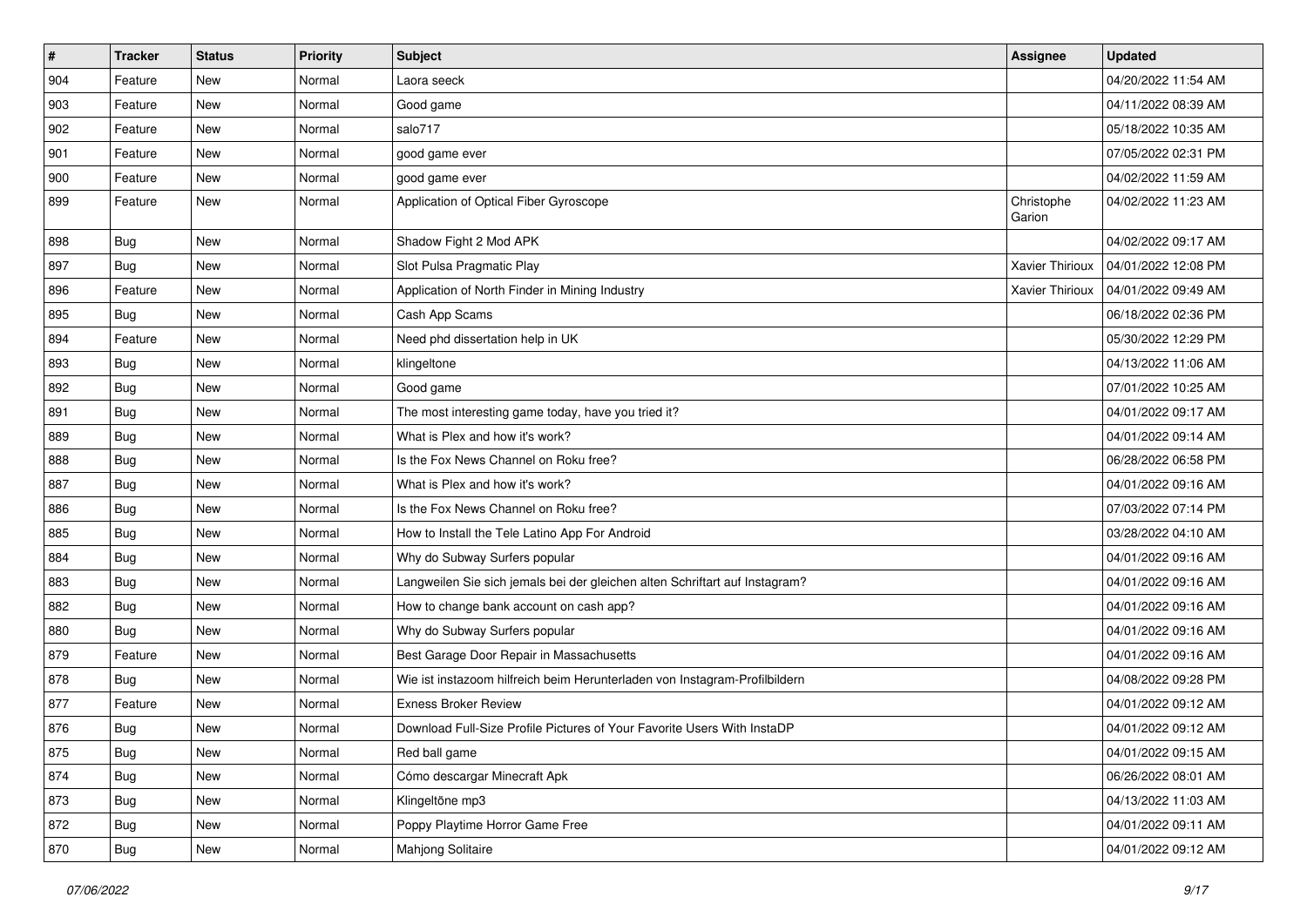| $\sharp$ | <b>Tracker</b> | <b>Status</b> | <b>Priority</b> | <b>Subject</b>                                                                   | Assignee               | <b>Updated</b>      |
|----------|----------------|---------------|-----------------|----------------------------------------------------------------------------------|------------------------|---------------------|
| 869      | Bug            | New           | Normal          | Sonnerie Post Malone 2022                                                        |                        | 04/13/2022 11:05 AM |
| 868      | Feature        | <b>New</b>    | Normal          | What Is the Role of a Graphic Designer?                                          | Pierre-Loïc<br>Garoche | 04/01/2022 09:12 AM |
| 867      | Bug            | New           | Low             | cheap Yeezys                                                                     | Pierre-Loïc<br>Garoche | 04/01/2022 09:12 AM |
| 866      | Feature        | New           | Normal          | Northern Ireland Dissertation Writing Service                                    | Pierre-Loïc<br>Garoche | 04/01/2022 09:12 AM |
| 865      | <b>Bug</b>     | <b>New</b>    | Normal          | Canon IJ Printer Utility                                                         |                        | 05/18/2022 07:24 PM |
| 864      | <b>Bug</b>     | <b>New</b>    | Normal          | Canon IJ Network Tool                                                            |                        | 04/01/2022 09:14 AM |
| 863      | <b>Bug</b>     | <b>New</b>    | Normal          | Canon IJ Network Tool                                                            |                        | 04/01/2022 09:12 AM |
| 862      | <b>Bug</b>     | <b>New</b>    | Normal          | none                                                                             |                        | 04/01/2022 09:11 AM |
| 861      | Feature        | New           | Low             | <b>Understanding Situational Depression</b>                                      | Pierre-Loïc<br>Garoche | 04/01/2022 09:12 AM |
| 860      | Bug            | <b>New</b>    | Normal          | pokemon guide                                                                    | Pierre-Loïc<br>Garoche | 06/18/2022 08:18 PM |
| 859      | <b>Bug</b>     | <b>New</b>    | Normal          | Canon IJ Network Tool                                                            |                        | 04/01/2022 09:13 AM |
| 858      | Bug            | New           | Normal          | opourid                                                                          | Christophe<br>Garion   | 04/01/2022 09:13 AM |
| 857      | Bug            | <b>New</b>    | Normal          | Welcome to the world of classic retro games                                      |                        | 04/01/2022 09:13 AM |
| 856      | <b>Bug</b>     | <b>New</b>    | Normal          | Online Classes Assistance Help For Student                                       |                        | 04/01/2022 09:13 AM |
| 855      | Bug            | <b>New</b>    | Normal          | Online Classes Assistance Help For Student                                       |                        | 04/01/2022 09:13 AM |
| 854      | <b>Bug</b>     | New           | Normal          | How To Resolve Password Problems Through Facebook Customer Service?              |                        | 04/09/2022 06:11 PM |
| 853      | <b>Bug</b>     | New           | Normal          | what is dr laser                                                                 |                        | 04/01/2022 09:13 AM |
| 852      | <b>Bug</b>     | <b>New</b>    | Normal          | How to cancel your French Bee flight within 24 hours?                            |                        | 04/01/2022 09:13 AM |
| 851      | <b>Bug</b>     | <b>New</b>    | Normal          | Laden Sie den kostenlosen MP3-Klingelton für Ihr Mobiltelefon herunter           |                        | 04/01/2022 09:14 AM |
| 850      | Bug            | <b>New</b>    | Normal          | Puppy Playtime APK Android                                                       |                        | 04/01/2022 09:14 AM |
| 849      | <b>Bug</b>     | New           | Normal          | FutEmax App Apk - Watch Soccer, Fantasy Football, And More On Your Mobile Device |                        | 04/01/2022 09:04 AM |
| 848      | Feature        | New           | Normal          | <b>Online Classes Assistance</b>                                                 |                        | 04/01/2022 08:57 AM |
| 847      | Feature        | <b>New</b>    | Normal          | Canon.com/ijsetup                                                                |                        | 04/01/2022 09:08 AM |
| 846      | Feature        | New           | Normal          | ij.start canon                                                                   |                        | 04/01/2022 08:58 AM |
| 845      | Feature        | New           | Normal          | canon.com/ijsetup                                                                |                        | 04/01/2022 08:58 AM |
| 844      | <b>Bug</b>     | New           | Normal          | To know Chime Routing Number call on the helpline number                         |                        | 04/01/2022 08:58 AM |
| 843      | Bug            | New           | Normal          | Canon IJ Network Tool                                                            |                        | 04/01/2022 08:58 AM |
| 842      | Bug            | New           | Normal          | Join the fun game                                                                |                        | 04/01/2022 08:58 AM |
| 841      | Bug            | New           | Normal          | How do I activate FOX NOW?                                                       |                        | 04/01/2022 08:58 AM |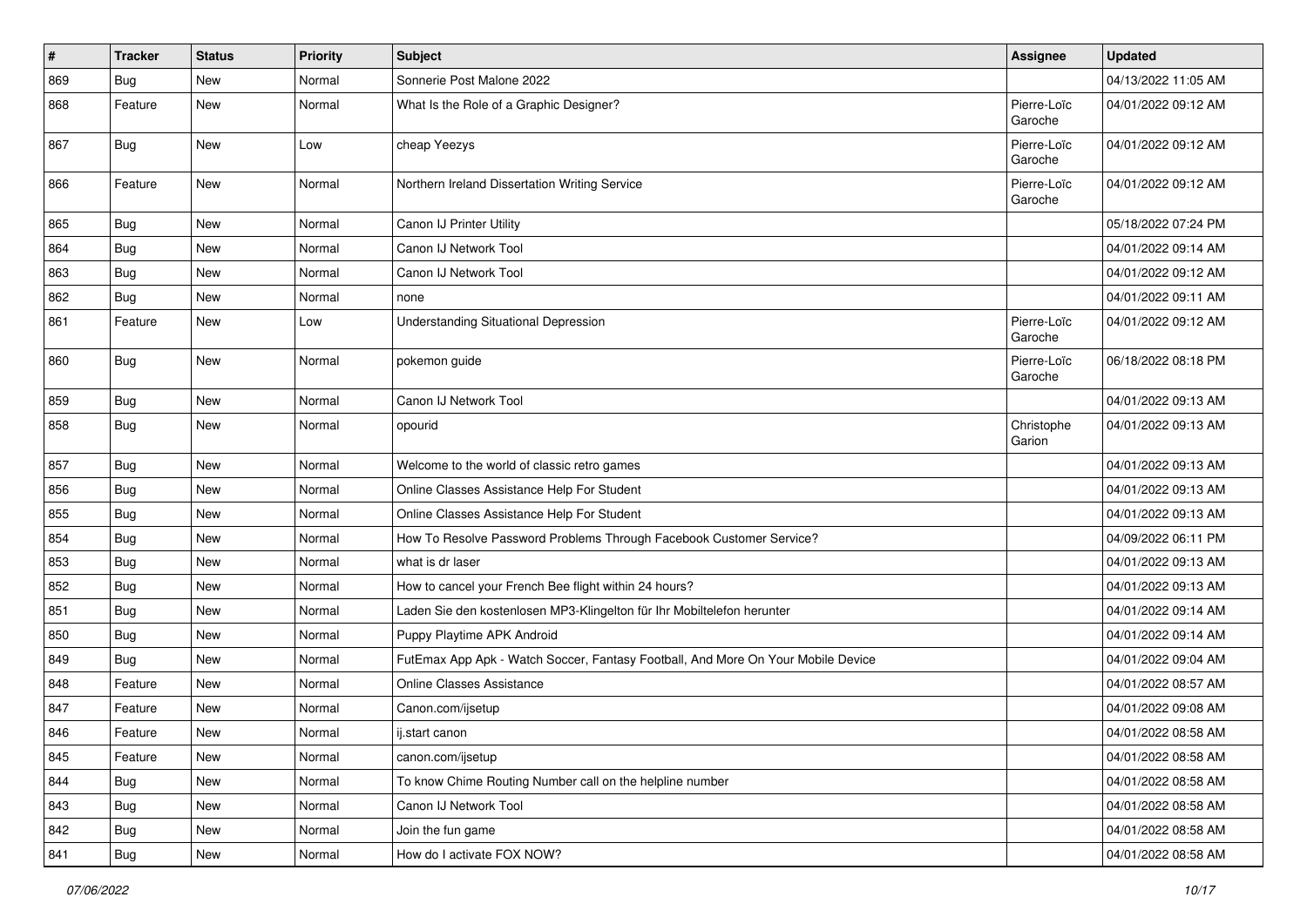| $\vert$ # | <b>Tracker</b> | <b>Status</b> | <b>Priority</b> | Subject                                                       | <b>Assignee</b>        | <b>Updated</b>      |
|-----------|----------------|---------------|-----------------|---------------------------------------------------------------|------------------------|---------------------|
| 840       | Bug            | <b>New</b>    | Normal          | Is Tubi really free and legal?                                |                        | 04/01/2022 08:58 AM |
| 839       | Bug            | <b>New</b>    | Normal          | How do I activate FOX NOW?                                    |                        | 04/01/2022 08:58 AM |
| 838       | Bug            | New           | Normal          | Celebrity Hunter Mod apk - Como instalá-lo                    |                        | 04/01/2022 08:58 AM |
| 837       | Bug            | <b>New</b>    | Normal          | To Create An Instagram Story                                  | Pierre-Loïc<br>Garoche | 04/01/2022 08:58 AM |
| 836       | Bug            | New           | Normal          | What Is The Required Amount To Pay As Cash App Clearance Fee? |                        | 04/01/2022 09:00 AM |
| 835       | Bug            | <b>New</b>    | Normal          | Build your strong army with Taming io                         |                        | 04/01/2022 08:59 AM |
| 834       | Bug            | <b>New</b>    | Normal          | Grasp the secret to relieve stress and fatigue                |                        | 04/01/2022 08:57 AM |
| 833       | Bug            | <b>New</b>    | Normal          | Does Direct Deposit Hit Chime- seek Chime Customer Service    |                        | 04/01/2022 08:59 AM |
| 832       | Bug            | <b>New</b>    | Normal          | Choque Royale Mod Apk                                         |                        | 04/01/2022 08:59 AM |
| 831       | Bug            | New           | Normal          | Build and shoot                                               |                        | 05/29/2022 04:47 PM |
| 830       | Bug            | <b>New</b>    | Normal          | Poppy Playtime APK                                            |                        | 06/27/2022 10:31 PM |
| 829       | Bug            | <b>New</b>    | Normal          | Write My Dissertation For Me UK                               | Pierre-Loïc<br>Garoche | 07/06/2022 02:41 AM |
| 828       | Bug            | <b>New</b>    | Normal          | Nursery management                                            |                        | 06/28/2022 12:10 PM |
| 827       | Bug            | New           | Normal          | Come To Know The Required Steps To Unlock Cash App Account    |                        | 04/01/2022 08:59 AM |
| 826       | Bug            | New           | Normal          | How to Dowload MXL TV Premium                                 |                        | 05/26/2022 03:34 PM |
| 825       | Bug            | <b>New</b>    | Normal          | Lucky Patcher Download                                        |                        | 07/05/2022 09:19 AM |
| 824       | Feature        | <b>New</b>    | Normal          | How to watch Fox News on my Smart TV or similar devices?      | Pierre-Loïc<br>Garoche | 06/27/2022 08:32 PM |
| 823       | Feature        | <b>New</b>    | Normal          | How much does Disney Plus cost?                               | Pierre-Loïc<br>Garoche | 06/27/2022 04:05 AM |
| 822       | Bug            | <b>New</b>    | Normal          | Dowload Your Boyfriend Game                                   |                        | 07/06/2022 07:09 AM |
| 821       | Bug            | New           | Normal          | Nicoo - A Review of the Popular Battle Royale Game            |                        | 06/28/2022 08:30 AM |
| 820       | Bug            | <b>New</b>    | Normal          | Metal Slug Apk para Android                                   |                        | 07/05/2022 10:50 AM |
| 819       | Bug            | <b>New</b>    | Normal          | Metal Slug Apk para Android                                   |                        | 06/27/2022 09:35 AM |
| 818       | Bug            | <b>New</b>    | Normal          | Have you ever played a basketball game?                       | Corentin<br>Lauverjat  | 04/01/2022 08:55 AM |
| 817       | Bug            | New           | Normal          | Pacman 30th Anniversary                                       |                        | 07/03/2022 11:23 PM |
| 816       | Bug            | New           | Normal          | Play Scribble io fun with everyone                            |                        | 07/02/2022 10:43 AM |
| 815       | Bug            | New           | Normal          | how do i call cash app customer service                       | Xavier Thirioux        | 07/04/2022 12:34 PM |
| 814       | Bug            | New           | Normal          | Stage Fright Cure                                             | Pierre-Loïc<br>Garoche | 06/28/2022 12:31 AM |
| 813       | Feature        | New           | Normal          | Canon.com/ijsetup                                             |                        | 06/28/2022 05:15 PM |
| 812       | Feature        | New           | Normal          | canon.com/ijsetup                                             |                        | 07/04/2022 08:21 PM |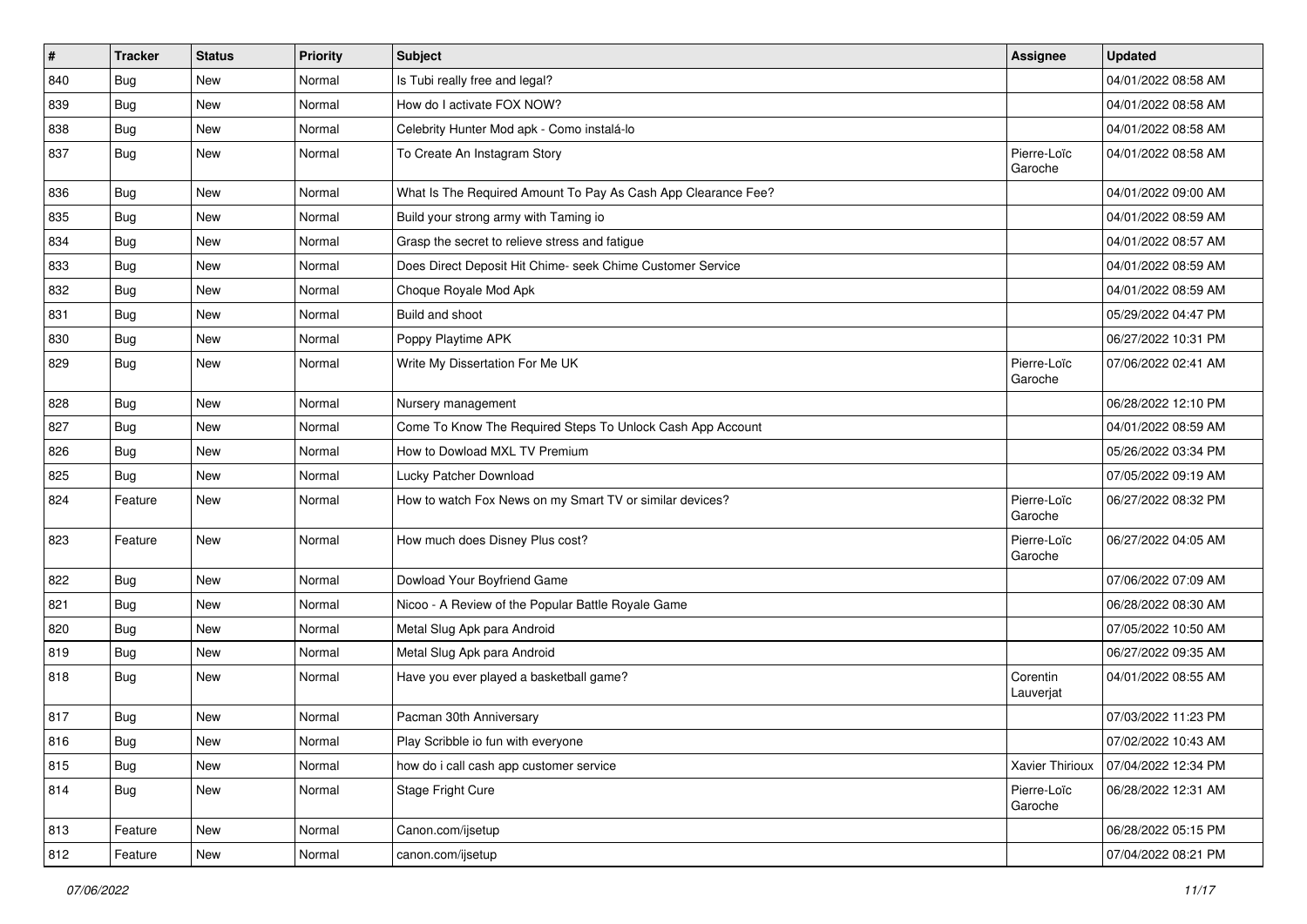| #   | <b>Tracker</b> | <b>Status</b> | <b>Priority</b> | <b>Subject</b>                                                                | Assignee               | <b>Updated</b>      |
|-----|----------------|---------------|-----------------|-------------------------------------------------------------------------------|------------------------|---------------------|
| 811 | Bug            | <b>New</b>    | Normal          | Canon IJ Network Tool                                                         |                        | 07/03/2022 03:22 PM |
| 810 | Feature        | <b>New</b>    | Normal          | how to remove viruses from a phone                                            |                        | 07/04/2022 07:35 PM |
| 809 | Bug            | <b>New</b>    | Normal          | Smash Karts - immerse yourself in the exciting race                           |                        | 07/04/2022 07:42 PM |
| 808 | Bug            | <b>New</b>    | Normal          | Sinnvolle Guten-Morgen-Grüße                                                  |                        | 07/03/2022 07:27 PM |
| 807 | Bug            | <b>New</b>    | Normal          | 1v1Battle is a strategic action 'Build and shoot' game                        |                        | 06/27/2022 06:52 AM |
| 806 | Feature        | <b>New</b>    | Normal          | Go everywhere thanks to mapquest driving directions                           |                        | 07/03/2022 01:42 AM |
| 805 | Bug            | New           | Normal          | Ketamine Online Store                                                         | Christophe<br>Garion   | 07/01/2022 02:49 AM |
| 804 | Bug            | <b>New</b>    | Normal          | Review                                                                        |                        | 07/03/2022 10:51 PM |
| 803 | Feature        | New           | High            | Ketamine Online Store                                                         | Pierre-Loïc<br>Garoche | 07/04/2022 11:31 AM |
| 802 | Bug            | <b>New</b>    | Normal          | Who Is an ETL Engineer                                                        |                        | 07/05/2022 11:30 PM |
| 801 | Bug            | <b>New</b>    | Normal          | Who Is an ETL Engineer                                                        |                        | 07/06/2022 07:02 AM |
| 800 | Bug            | <b>New</b>    | Normal          | Who Is an ETL Engineer                                                        |                        | 07/06/2022 12:39 AM |
| 799 | Bug            | <b>New</b>    | Normal          | Who Is an ETL Engineer                                                        |                        | 07/04/2022 10:42 AM |
| 798 | Bug            | <b>New</b>    | Normal          | Who Is an ETL Engineer                                                        |                        | 07/05/2022 11:49 PM |
| 797 | Bug            | <b>New</b>    | Normal          | Psychedelic                                                                   | Christophe<br>Garion   | 07/06/2022 12:46 AM |
| 796 | Bug            | <b>New</b>    | Normal          | How Does Cash App ++ actually work and What is the process of it              |                        | 07/02/2022 11:27 PM |
| 795 | Bug            | <b>New</b>    | Normal          | Drift Boss - Exciting Race                                                    |                        | 07/06/2022 05:00 AM |
| 794 | Feature        | New           | Normal          | Safe place to buy fifa coins                                                  |                        | 07/05/2022 10:14 AM |
| 793 | Feature        | <b>New</b>    | Urgent          | Where can I find cheap FIFA coins?                                            | Pierre-Loïc<br>Garoche | 07/06/2022 05:31 AM |
| 792 | Bug            | <b>New</b>    | Normal          | What is Google Camera Mod?                                                    |                        | 06/27/2022 10:20 AM |
| 791 | Bug            | <b>New</b>    | Normal          | Samsnung TV Plus is not working                                               |                        | 04/01/2022 09:03 AM |
| 790 | Bug            | <b>New</b>    | Normal          | My app                                                                        |                        | 04/01/2022 09:03 AM |
| 789 | Bug            | <b>New</b>    | Normal          | Full version                                                                  |                        | 07/05/2022 01:51 PM |
| 788 | Bug            | <b>New</b>    | Normal          | Intro Maker Mod APK                                                           |                        | 07/05/2022 01:50 AM |
| 787 | Bug            | New           | Normal          | Assured Assignment Help                                                       |                        | 07/04/2022 06:28 AM |
| 786 | <b>Bug</b>     | New           | Normal          | Best Assignment Help in Australia & UK                                        |                        | 07/05/2022 07:30 PM |
| 785 | Bug            | New           | Normal          | How To Get Money Off Cash App Without Card Or With A Card?                    |                        | 07/06/2022 05:26 AM |
| 784 | <b>Bug</b>     | New           | Normal          | How To Add Money On Cash App Card And Check The Funds?                        |                        | 07/06/2022 03:08 AM |
| 783 | <b>Bug</b>     | New           | Normal          | How Do I Determine The Reasons And Solutions To Fix Cash App Transfer Failed? |                        | 07/05/2022 04:03 AM |
| 782 | <b>Bug</b>     | New           | Normal          | Comment faire une sonnerie téléphonique                                       |                        | 07/05/2022 01:35 AM |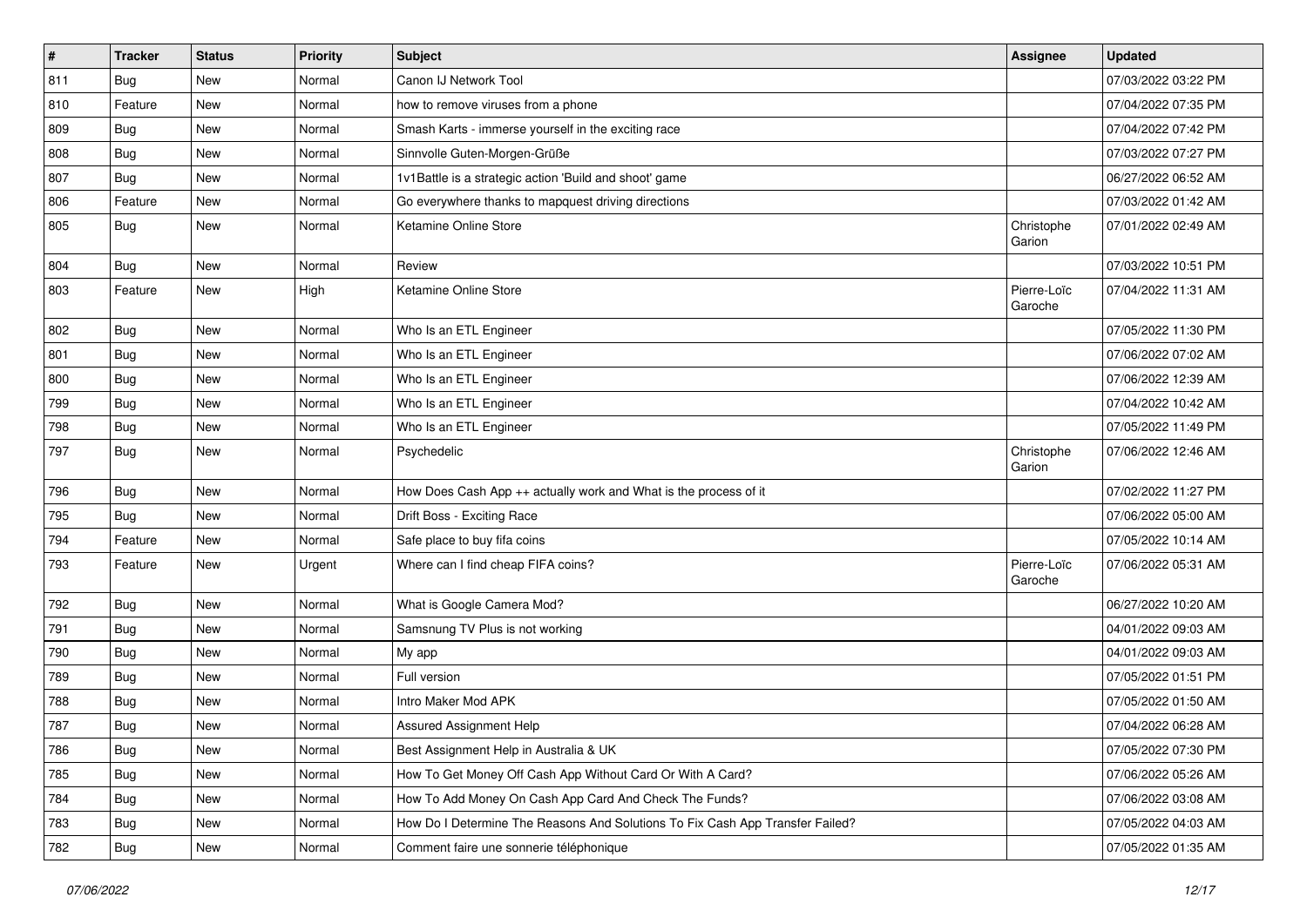| $\vert$ # | <b>Tracker</b> | <b>Status</b> | <b>Priority</b> | Subject                                                                    | <b>Assignee</b>        | <b>Updated</b>      |
|-----------|----------------|---------------|-----------------|----------------------------------------------------------------------------|------------------------|---------------------|
| 781       | Bug            | <b>New</b>    | Normal          | Free Whatsapp Group to Join                                                |                        | 07/05/2022 02:19 AM |
| 780       | Bug            | <b>New</b>    | Normal          | <b>Best Whatsapp Modified APKs</b>                                         | Pierre-Loïc<br>Garoche | 07/04/2022 02:09 AM |
| 779       | Feature        | <b>New</b>    | Normal          | Latest Whatsapp groups for Teens                                           | Pierre-Loïc<br>Garoche | 07/04/2022 09:11 AM |
| 777       | Bug            | <b>New</b>    | Normal          | Obtain driving instructions using Google Maps.                             |                        | 07/06/2022 07:35 AM |
| 776       | Bug            | <b>New</b>    | Normal          | Wibargain                                                                  |                        | 07/06/2022 01:36 AM |
| 775       | Bug            | <b>New</b>    | Normal          | cash app                                                                   |                        | 02/14/2022 08:20 AM |
| 774       | Bug            | <b>New</b>    | Normal          | Follow proper initiatives                                                  |                        | 07/05/2022 06:06 AM |
| 773       | <b>Bug</b>     | <b>New</b>    | Normal          | Spades - Play online free                                                  |                        | 07/06/2022 12:39 AM |
| 772       | Bug            | New           | Normal          | united airlines baggage policy                                             |                        | 07/04/2022 12:27 AM |
| 771       | Bug            | <b>New</b>    | Normal          | united airlines baggage policy                                             |                        | 07/05/2022 09:19 AM |
| 770       | Bug            | <b>New</b>    | Normal          | Canon IJ Network Tool                                                      |                        | 07/04/2022 11:49 PM |
| 769       | Bug            | <b>New</b>    | Normal          | check my cash app                                                          |                        | 07/04/2022 06:14 AM |
| 768       | Bug            | <b>New</b>    | Normal          | Where can you buy best jackets online?                                     |                        | 07/04/2022 04:44 PM |
| 767       | Bug            | New           | Normal          | apkmod                                                                     |                        | 07/05/2022 11:57 AM |
| 766       | Bug            | <b>New</b>    | Normal          | Pobreflix Mod APK Review                                                   |                        | 07/04/2022 09:29 PM |
| 765       | Bug            | New           | Normal          | Follow proper initiatives to check my cash app                             |                        | 07/04/2022 07:06 PM |
| 764       | <b>Bug</b>     | <b>New</b>    | Normal          | What is available to see what I can watch HBO Max?                         |                        | 07/04/2022 12:11 PM |
| 763       | Bug            | <b>New</b>    | High            | How to Make a Ringtone on Your iPhone                                      |                        | 07/05/2022 07:00 AM |
| 762       | Bug            | New           | Normal          | How To Add Money To A Cash App Card If Struggling With Low Amount?         |                        | 06/29/2022 10:53 AM |
| 761       | Bug            | New           | Normal          | What is it about basketball that makes it so popular in the United States? | Corentin<br>Lauverjat  | 07/05/2022 11:09 AM |
| 760       | Bug            | New           | Normal          | apkmod                                                                     |                        | 06/27/2022 04:13 PM |
| 759       | Bug            | <b>New</b>    | Normal          | Canon IJ Network Tool                                                      | Pierre-Loïc<br>Garoche | 07/04/2022 09:13 AM |
| 758       | Bug            | <b>New</b>    | Normal          | How Do I Study Consistently For Hours?                                     |                        | 06/27/2022 12:49 AM |
| 757       | Bug            | <b>New</b>    | Normal          | Why Is Issue of Car Maintenance so Famous for the Consumers?               |                        | 04/01/2022 09:01 AM |
| 756       | Feature        | New           | Normal          | Your one-stop destination for the thesis writing service                   |                        | 06/27/2022 05:46 PM |
| 754       | <b>Bug</b>     | New           | Normal          | Cómo descargar tonos gratis de teléfono celular                            |                        | 07/05/2022 11:29 PM |
| 753       | <b>Bug</b>     | New           | Normal          | onlineessaygrader                                                          |                        | 06/28/2022 05:55 AM |
| 752       | <b>Bug</b>     | New           | Normal          | Plagerism checker                                                          |                        | 06/26/2022 06:33 PM |
| 750       | <b>Bug</b>     | New           | Normal          | Create a Report Template                                                   |                        | 07/04/2022 04:40 PM |
| 749       | <b>Bug</b>     | New           | Normal          | The Best Bubble Shooter Game for Android                                   |                        | 06/26/2022 12:12 PM |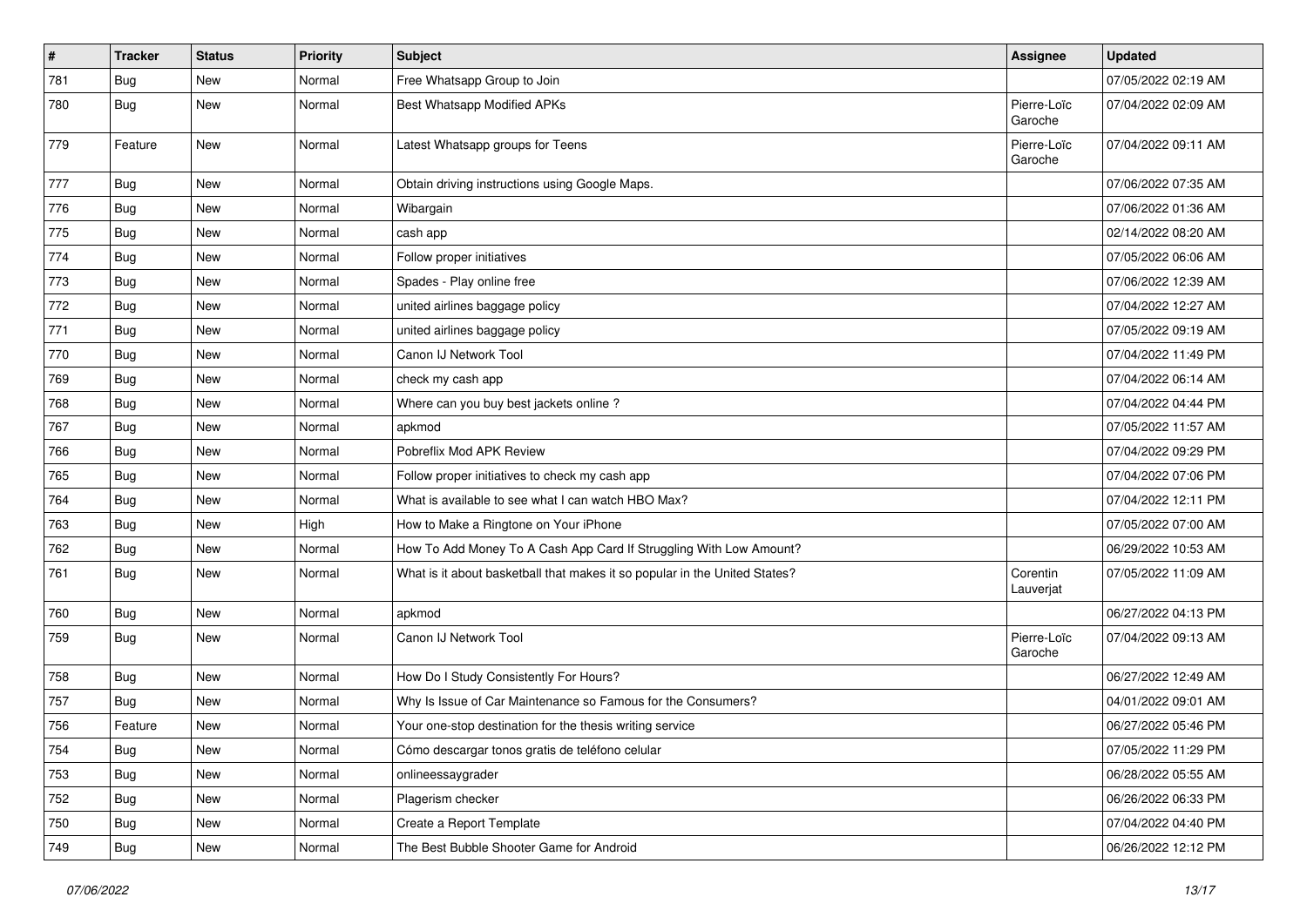| $\vert$ # | <b>Tracker</b> | <b>Status</b> | <b>Priority</b> | Subject                                                                                             | Assignee               | <b>Updated</b>      |
|-----------|----------------|---------------|-----------------|-----------------------------------------------------------------------------------------------------|------------------------|---------------------|
| 748       | <b>Bug</b>     | New           | Normal          | Il y a quelques façons d'obtenir des sonneries gratuites pour votre iPhone                          |                        | 06/26/2022 11:24 PM |
| 747       | Bug            | New           | Normal          | How to Install Tyflex Plus on Your Android Device                                                   |                        | 07/03/2022 07:14 PM |
| 744       | Bug            | New           | Normal          | <b>Pixel Survive</b>                                                                                |                        | 06/28/2022 05:13 AM |
| 743       | Bug            | New           | Normal          | They promote 'pixel art' contests and a 'game jam' related to the work and figure of Carlos Casares |                        | 06/28/2022 12:04 PM |
| 742       | Bug            | New           | Normal          | How Long Does Cash App Support Take To Respond For A Better Support?                                |                        | 07/04/2022 11:48 PM |
| 741       | Bug            | New           | Normal          | <b>Blockchain Technology Solutions</b>                                                              |                        | 07/05/2022 07:25 AM |
| 740       | Feature        | New           | Normal          | Online Thesis Help USA                                                                              |                        | 07/05/2022 11:29 PM |
| 739       | Bug            | New           | Normal          | law dissertation help                                                                               |                        | 06/27/2022 06:12 PM |
| 738       | Bug            | New           | Normal          | How Much Amount Do I Get Using The Referral Code For Cash App?                                      |                        | 06/27/2022 03:58 PM |
| 737       | Bug            | <b>New</b>    | Normal          | How Do I Talk To A Live Person At Facebook If Anything Is Doubtful?                                 |                        | 06/27/2022 09:59 PM |
| 736       | <b>Bug</b>     | New           | Normal          | Want to Edit in My Website (transfer-factor.net) Unfortunately, Unable to Edit It                   |                        | 06/24/2022 07:32 AM |
| 735       | Bug            | New           | Normal          | A quick fix of how to get money back from cash app stocks                                           |                        | 07/06/2022 11:06 AM |
| 734       | Bug            | <b>New</b>    | Normal          | DR. STRANGE: Multiverse of Scheduling Madness!                                                      |                        | 06/28/2022 07:07 AM |
| 733       | Bug            | New           | Normal          | How does one go about getting a book deal?                                                          |                        | 06/28/2022 06:35 PM |
| 732       | Bug            | <b>New</b>    | Normal          | Get rectifications steps about why cash app transfer failed                                         |                        | 07/04/2022 12:38 PM |
| 731       | Bug            | New           | Normal          | Avail Of Cash App Customer Service If Unable To Down Cash App Mobile App?                           |                        | 07/06/2022 04:50 AM |
| 730       | Bug            | <b>New</b>    | Normal          | Canon IJ Network Tool                                                                               |                        | 07/05/2022 07:20 PM |
| 729       | Bug            | New           | Normal          | Canon IJ Network Tool                                                                               |                        | 06/28/2022 01:10 PM |
| 728       | Bug            | New           | Normal          | Will Cash App refund money if scammed? Hitches With Optimum Ease                                    |                        | 07/05/2022 02:45 AM |
| 727       | <b>Bug</b>     | <b>New</b>    | Normal          | Drive for speed simulator mod apk                                                                   | Pierre-Loïc<br>Garoche | 06/27/2022 06:33 AM |
| 726       | Bug            | New           | Normal          | Mobile Application Development Services                                                             |                        | 07/06/2022 06:41 AM |
| 725       | Feature        | New           | Normal          | What are memo writing services design                                                               |                        | 07/04/2022 10:27 AM |
| 724       | <b>Bug</b>     | New           | Normal          | Dial Chime Customer support number for a quick response                                             |                        | 07/05/2022 01:50 PM |
| 723       | <b>Bug</b>     | New           | High            | The best horror game in 2021                                                                        | Christophe<br>Garion   | 07/05/2022 01:21 PM |
| 722       | <b>Bug</b>     | New           | Normal          | Vergrößern Sie Instagram-Fotos mit instazoom                                                        | Christophe<br>Garion   | 07/05/2022 08:23 AM |
| 721       | Bug            | New           | Normal          | Cómo instalar un Mod Apk                                                                            |                        | 07/05/2022 08:54 PM |
| 720       | <b>Bug</b>     | New           | Normal          | How does Cash App Phone Number provide a quick treatment?                                           |                        | 07/04/2022 12:42 PM |
| 719       | <b>Bug</b>     | New           | Normal          | How Do I Send \$5000 Through Cash App Account With Ease?                                            |                        | 07/06/2022 09:30 AM |
| 718       | Bug            | New           | High            | Solve Complex Accounting Assignments                                                                | Hamza<br>Bourbouh      | 07/05/2022 11:39 PM |
| 717       | <b>Bug</b>     | New           | Normal          | Disney Plus Apk - Watch Movies and TV Shows on Your Device                                          |                        | 07/04/2022 05:53 PM |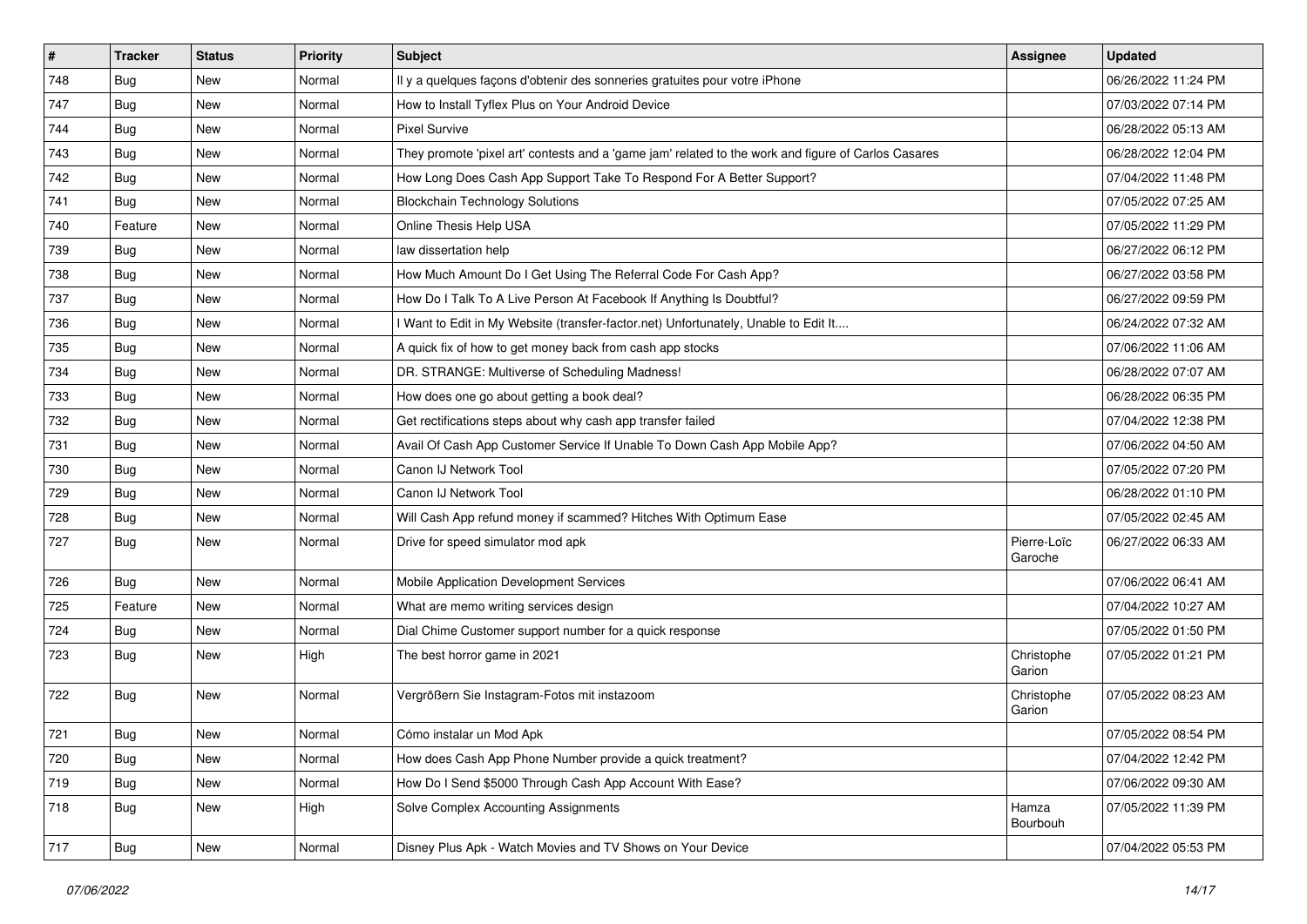| $\pmb{\#}$ | <b>Tracker</b> | <b>Status</b> | Priority | <b>Subject</b>                                                               | Assignee               | <b>Updated</b>      |
|------------|----------------|---------------|----------|------------------------------------------------------------------------------|------------------------|---------------------|
| 716        | Bug            | New           | Normal   | La celebración de un BabyShower.                                             |                        | 07/05/2022 01:58 AM |
| 715        | Bug            | <b>New</b>    | Normal   | Puppy Playtime Descargar gratis                                              |                        | 07/05/2022 11:53 PM |
| 714        | Bug            | New           | Normal   | Cuevana 3 Premium - Enjoy Your Favorite Movies and TV Shows on Your Smart TV |                        | 07/06/2022 03:21 AM |
| 713        | Bug            | New           | High     | Why Cupcake 2048 is a addictive game?                                        | Pierre-Loïc<br>Garoche | 04/01/2022 09:34 AM |
| 712        | Bug            | New           | Normal   | <b>Tips and Tricks</b>                                                       |                        | 07/04/2022 07:57 PM |
| 711        | Bug            | New           | Normal   | Human Fall Flat Apk Download                                                 |                        | 07/01/2022 01:14 AM |
| 710        | Bug            | New           | Normal   | Take Necessary Assistance If You Are Unable Activate Cash App Card           |                        | 07/04/2022 04:59 PM |
| 709        | Bug            | New           | Normal   | How To Load Cash App Card At Walmart Without Having To Face Any Hassle?      |                        | 07/05/2022 07:45 AM |
| 708        | Bug            | <b>New</b>    | Normal   | Efficient ways to proceed with the cash app dispute process?                 |                        | 07/06/2022 02:00 AM |
| 707        | Bug            | New           | Normal   | Why Accounting Assignments Are Beneficial For The Students?                  | Pierre-Loïc<br>Garoche | 07/04/2022 06:59 PM |
| 706        | Bug            | <b>New</b>    | Normal   | How Can You Cancel A Cash App Payment Without Any Prior Information?         |                        | 07/05/2022 03:46 AM |
| 705        | Bug            | New           | Normal   | wuxiaworld                                                                   |                        | 07/04/2022 10:20 AM |
| 704        | Bug            | New           | Normal   | Reach support team of Chime Customer Service for instant help                |                        | 07/05/2022 02:23 AM |
| 703        | Bug            | New           | Normal   | For real-time help, dial Facebook customer service number                    |                        | 07/05/2022 02:40 PM |
| 702        | Bug            | New           | Normal   | Avail Chime Customer Service to know How To Get Chime Bank Statement         |                        | 07/04/2022 05:58 AM |
| 701        | Bug            | <b>New</b>    | Normal   | Why Law Essay Helper UK is Necessary?                                        |                        | 07/06/2022 05:01 AM |
| 700        | Bug            | New           | Normal   | Cómo descargar Poppy Playtime                                                |                        | 04/01/2022 09:30 AM |
| 699        | Bug            | <b>New</b>    | Normal   | Would you be able to utilize Cash App Twitch?                                |                        | 07/06/2022 11:06 AM |
| 698        | Feature        | <b>New</b>    | Normal   | Connect with cash app representative to ask about cash app flip scam         |                        | 07/05/2022 05:46 AM |
| 697        | Bug            | New           | Normal   | How to Descargar Pura TV For Android                                         |                        | 07/05/2022 03:29 PM |
| 696        | Bug            | <b>New</b>    | Normal   | How to Install the TuMangaOnline App                                         |                        | 07/05/2022 05:37 PM |
| 695        | Bug            | New           | Normal   | Refer Listas IPTV Apk                                                        |                        | 07/04/2022 02:19 AM |
| 694        | Bug            | New           | Normal   | How to Get Guidance On How To Cash App Withdrawal Limit?                     | Christophe<br>Garion   | 07/05/2022 05:32 PM |
| 693        | Feature        | New           | Normal   | How To Get My Money Back From The Cash App To Your Wallet?                   |                        | 07/04/2022 05:41 PM |
| 692        | Bug            | New           | Normal   | Esports 888b                                                                 |                        | 07/06/2022 03:20 AM |
| 691        | Bug            | New           | Normal   | tea garden dublin                                                            |                        | 04/01/2022 09:31 AM |
| 690        | Bug            | New           | Normal   | campervan hire                                                               |                        | 07/05/2022 02:00 PM |
| 689        | <b>Bug</b>     | New           | Normal   | How to use twitch.tv/activate?                                               |                        | 07/04/2022 12:58 PM |
| 688        | Bug            | New           | Normal   | How to use twitch.tv/activate?                                               |                        | 07/05/2022 04:19 AM |
| 687        | <b>Bug</b>     | New           | Normal   | How to use twitch.tv/activate?                                               |                        | 07/04/2022 11:40 PM |
| 686        | <b>Bug</b>     | New           | Normal   | Welcome To The Most Demandable Mahipalpur Escorts Agency                     |                        | 07/05/2022 02:18 AM |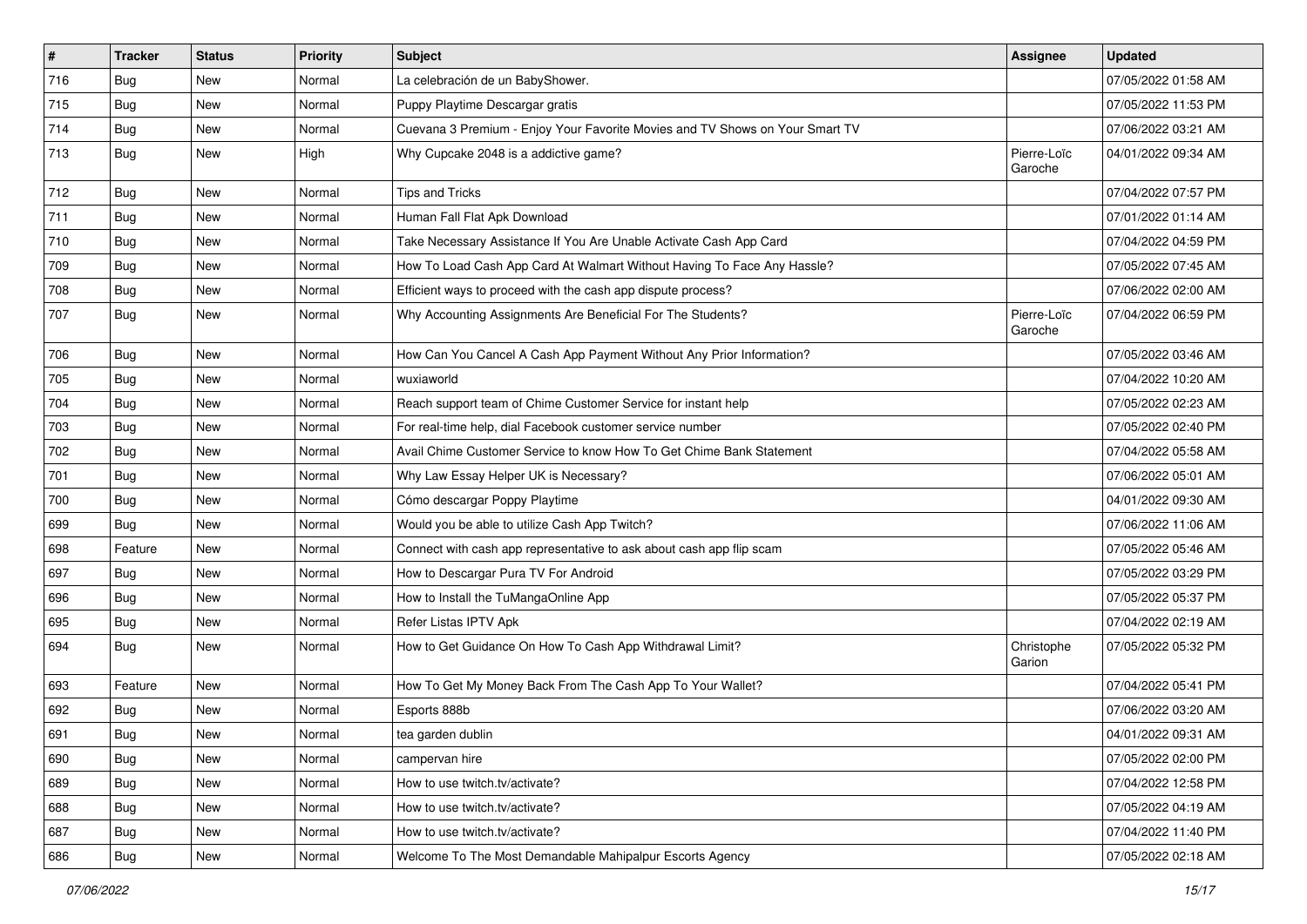| $\vert$ # | <b>Tracker</b> | <b>Status</b> | Priority | <b>Subject</b>                                                        | Assignee               | <b>Updated</b>      |
|-----------|----------------|---------------|----------|-----------------------------------------------------------------------|------------------------|---------------------|
| 685       | Bug            | <b>New</b>    | Low      | youtube thumbnail downloader                                          | Pierre-Loïc<br>Garoche | 07/05/2022 12:45 PM |
| 684       | Bug            | <b>New</b>    | Normal   | Difference between paper map and online map                           |                        | 07/04/2022 05:03 AM |
| 683       | Feature        | <b>New</b>    | Normal   | Game creation                                                         |                        | 07/04/2022 05:02 PM |
| 682       | Bug            | <b>New</b>    | Normal   | Does Facebook customer service live chat allow to speak with someone? |                        | 07/05/2022 06:09 PM |
| 681       | Feature        | <b>New</b>    | High     | Online Class                                                          |                        | 07/04/2022 03:19 AM |
| 680       | Feature        | <b>New</b>    | Normal   | Word Jewels 2                                                         |                        | 07/06/2022 01:06 AM |
| 679       | Bug            | New           | Normal   | Word Finder helps you to play word games better                       |                        | 04/01/2022 09:34 AM |
| 678       | <b>Bug</b>     | <b>New</b>    | Normal   | How to be a winner in buidnow gg                                      |                        | 07/06/2022 10:43 AM |
| 677       | Bug            | <b>New</b>    | Normal   | Logo Design Services Near Me                                          |                        | 07/05/2022 12:15 AM |
| 676       | Bug            | <b>New</b>    | Normal   | Does Facebook customer service live chat allow to speak with someone? |                        | 04/01/2022 09:39 AM |
| 675       | Bug            | <b>New</b>    | Normal   | What Are Smart Tactics To Fix Cash App Transfer Failed Hurdles?       |                        | 06/27/2022 09:51 AM |
| 674       | Bug            | <b>New</b>    | Normal   | The best game in 2021                                                 | Pierre-Loïc<br>Garoche | 07/03/2022 07:43 PM |
| 673       | Bug            | <b>New</b>    | Normal   | Learn the basics of pixel art - Clear grid                            |                        | 07/06/2022 06:25 AM |
| 672       | Bug            | <b>New</b>    | Normal   | The easiest way to delete ringtones on iPhone                         |                        | 07/04/2022 01:22 PM |
| 671       | Bug            | <b>New</b>    | Normal   | Hot games                                                             | Pierre-Loïc<br>Garoche | 07/06/2022 02:14 AM |
| 670       | Bug            | <b>New</b>    | Normal   | JTWhatsApp Apk - The New and Improved WhatsApp                        |                        | 07/04/2022 03:20 PM |
| 669       | Feature        | <b>New</b>    | Normal   | Nursing Assignment Help                                               |                        | 07/02/2022 05:58 PM |
| 668       | Bug            | <b>New</b>    | Normal   | Get to know Cash App Refund Process here                              |                        | 07/05/2022 05:09 PM |
| 667       | Bug            | <b>New</b>    | Normal   | What Is a Ringtone?                                                   |                        | 07/04/2022 09:55 AM |
| 666       | Bug            | <b>New</b>    | Normal   | 470+ pages à colorier de Noël                                         |                        | 07/05/2022 08:01 PM |
| 665       | Feature        | <b>New</b>    | Normal   | Look for a dedicated help with finance assignment                     |                        | 07/01/2022 07:46 PM |
| 664       | Bug            | <b>New</b>    | Normal   | Tea TV Apk Download - The Best Way to Watch Movies Offline            |                        | 07/06/2022 09:58 AM |
| 663       | Bug            | <b>New</b>    | Normal   | Know how the Cash app twitches words in a detailed way.               | Pierre-Loïc<br>Garoche | 06/28/2022 07:08 PM |
| 662       | <b>Bug</b>     | <b>New</b>    | Normal   | Oreo TV Download - The Easiest Way to Watch Live TV                   |                        | 07/05/2022 12:10 PM |
| 661       | Bug            | New           | Normal   | Turbo VPN MOD APK Download                                            |                        | 07/05/2022 11:24 AM |
| 660       | <b>Bug</b>     | New           | Normal   | Anchovies Nutrition Facts And Health Benefits                         |                        | 04/01/2022 09:40 AM |
| 659       | Bug            | New           | Normal   | Olive Oil Properties And Health Benefits                              |                        | 07/04/2022 06:06 PM |
| 658       | Bug            | New           | Normal   | Watermelon Nutrition Facts And Health Benefits                        |                        | 07/05/2022 12:28 PM |
| 657       | Bug            | New           | Normal   | Coconut Nutrition Facts And Health Benefits                           |                        | 07/04/2022 11:24 AM |
| 656       | <b>Bug</b>     | New           | Normal   | Kiwi Nutrition Facts And Health Benefits                              |                        | 07/05/2022 04:52 AM |